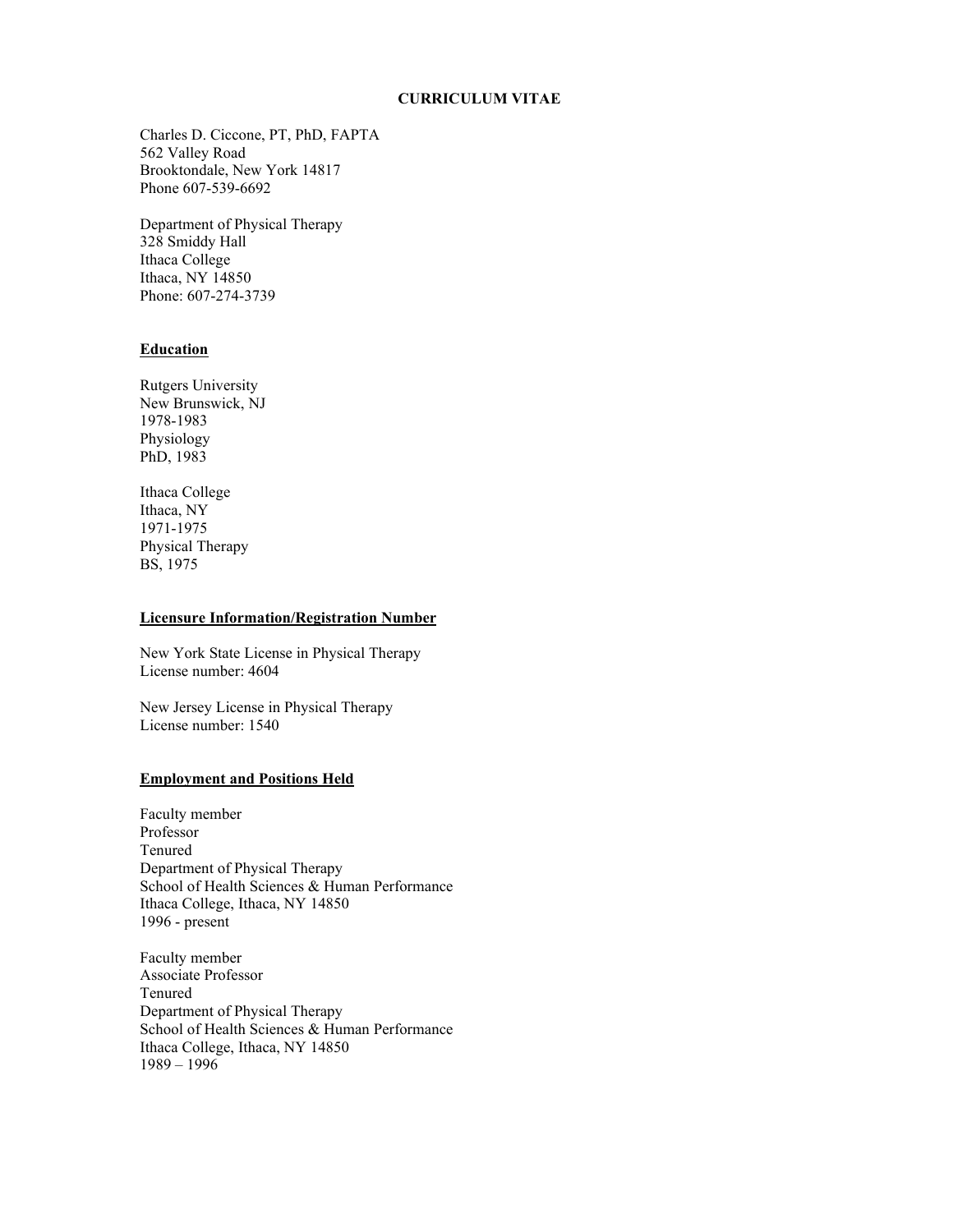## **Employment and Positions Held (con't)**

Faculty member Assistant Professor Tenure eligible Department of Physical Therapy School of Health Sciences & Human Performance Ithaca College, Ithaca, NY 14850 1983 – 1989

Visiting Professor, (Physiology) Nontenure eligible Department of Biology Rutgers University New Brunswick, NJ 1983-1983

Research Assistant Nontenure eligible Rutgers University New Brunswick, NJ 1981 – 1982

Teaching Assistant Nontenure eligible Rutgers University New Brunswick, NJ 1979 – 1980

Rehabilitation Coordinator & Clinical Education Supervisor Physical Therapy Department St. Barnabas Medical Center, Livingston, NJ 1977 – 1978

Assistant Chief of Physical Therapy Hospital Center at Orange Orange, NJ 1975 – 1977

## **Peer Reviewed Publications**

# *Papers published in peer reviewed journals*

- Costello M, Puentedura ELJ, Cleland J, Ciccone CD. The immediate effects of soft tissue mobilization versus therapeutic ultrasound for patients with neck and arm pain with evidence of neural mechanosensitivity: a randomized clinical trial. J Man Manip Ther. 2014. (on-line)
- Hoppenrath T, Ciccone CD. Evidence in Practice: Is there evidence that phonophoresis is more effective than ultrasound in treating pain associated with lateral epicondylitis? Physical Therapy. 2006;86:136- 140.
- Buck M, Ciccone CD. Evidence in Practice: Does evidence exist on whether specific interventions can improve adherence to a home exercise program in a patient with intermittent claudication? Physical Therapy. 2004; 84: 465-473.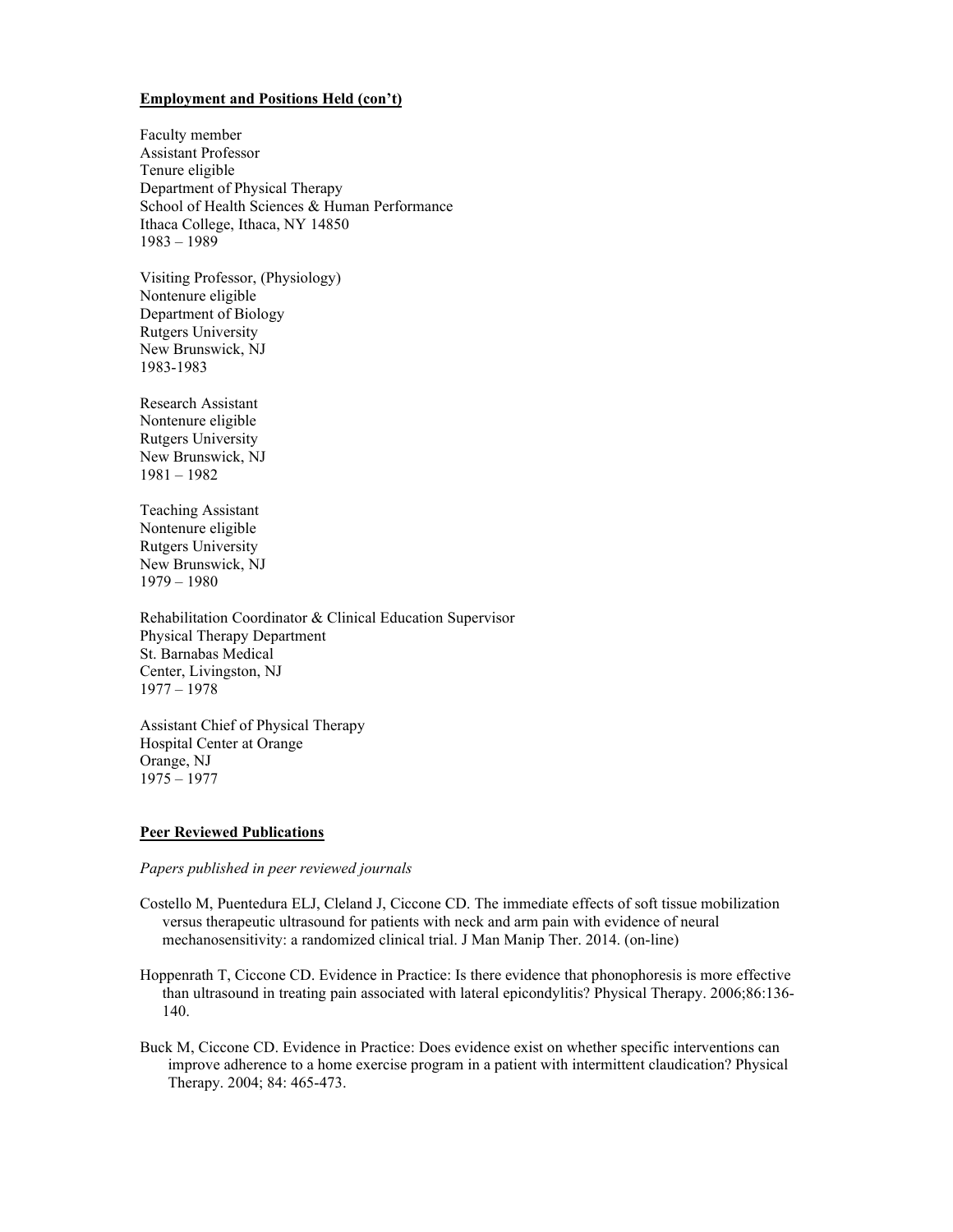#### **Papers published in peer reviewed journals (con't)**

- Ciccone CD. Evidence in Practice: Does Acetic Acid Iontophoresis Accelerate the Resorption of Calcium Deposits in Calcific Tendonitis of the Shoulder? Physical Therapy. 2003;83:68-74.
- Ciccone CD. Evidence in Practice: Does ambulation immediately following an episode of deep vein thrombosis increase the risk of pulmonary embolism? Physical Therapy. 2002;82:84-88.
- Ciccone CD. Evidence in Practice: Can a comprehensive lymphedema management program decrease limb size and reduce the incidence of infection in a woman with postmastectomy lymphedema? Physical Therapy. 2002;82:276-282.
- Ciccone CD. Free-radical toxicity and antioxidant medications in Parkinson's disease. Physical Therapy. 1998;78:313-319.
- Ciccone CD. Current trends in cardiovascular pharmacology. Physical Therapy. 1996;76:481-497.
- Ciccone CD. Basic pharmacokinetics and the potential effect of physical therapy interventions on pharmacokinetic variables. Physical Therapy. 1995;75:343-351.
- Ciccone CD. Cardiovascular pharmacology. Physical Therapy Practice. 1993;1:1-11.
- Ciccone CD, Leggin BG, Callamaro JJ. Effects of ultrasound and trolamine salicylate phonophoresis on delayed-onset muscle soreness. Physical Therapy. 1991;71:666- 687.
- Logan L, Byers-Hinkley K, Ciccone CD. Anterior versus posterior walkers for children: a gait analysis study. Developmental Medicine and Child Neurology. 1990;32:1044- 1048.
- Ciccone CD, Wolfner ML. The relationship between clinical education and postgraduate job selection by physical therapists. Clinical Management in Physical Therapy. 1988;8:16-17.
- Ciccone CD, Lyons CM. Relationships of upper extremity strength and swimming stroke technique on competitive freestyle swimming performance. Journal of Human Movement Studies. 1987;13:143-150.
- Zambraski EJ, Ciccone CD, Izzo JL. The role of the sympathetic nervous system in 2 kidney DOCA-hypertensive Yucatan miniature swine. Clinical and Experimental Hypertension. Part A, Theory and Practice. 1986;8:411-424.
- Ciccone CD, Zambraski EJ. Effects of acute renal denervation on kidney function in deoxycorticosterone acetate-hypertensive swine. Hypertension. 1986;8:925-931.
- Ciccone CD, Zambraski EJ. Effects of phenoxybenzamine, captopril, meclofenamate and metoprolol on cardiovascular function in DOCA hypertensive Yucatan miniature swine. Canadian Journal of Physiology and Pharmacology. 1983;61:149-153.
- Zambraski EJ, Rofrano TA, Ciccone CD. Effects of aspirin treatment on kidney function in exercising man. Medicine and Science in Sports and Exercise. 1982;14:419-423.
- Zambraski EJ, Ciccone CD. Alpha adrenergic activity and renal function in 2-kidney deoxycorticosterone acetate hypertensive swine. Drug Development Research. 1982;2:275-281.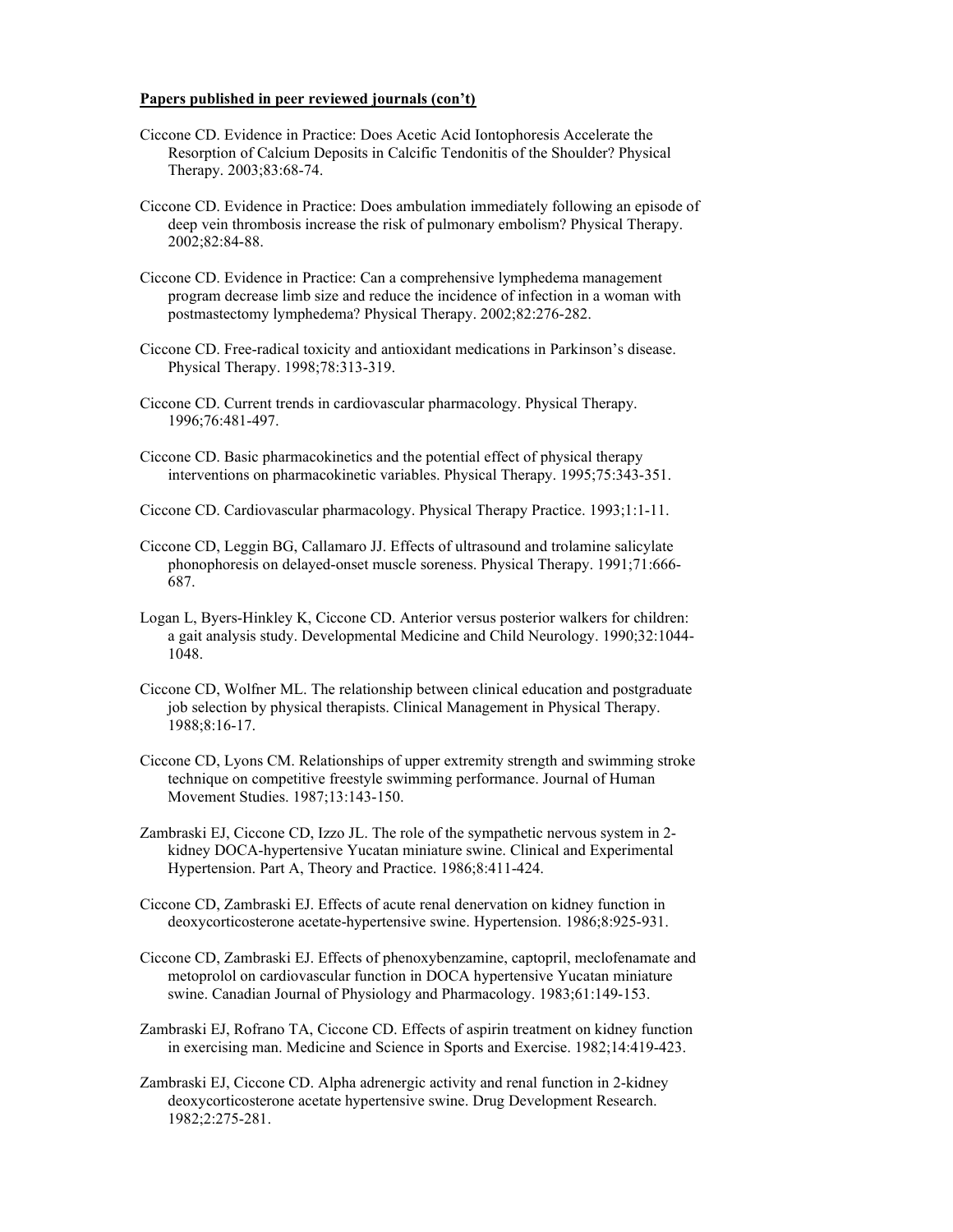#### **Papers published in peer reviewed journals (con't)**

- Ciccone, CD, Zambraski EJ. Oxygen consumption in treadmill-exercised Yucatan miniature swine. Medicine and Science in Sports and Exercise. 1982;14:467-470.
- Ciccone CD, Zambraski EJ. Effects of prostaglandin inhibition on renal function in deoxycorticosterone acetate hypertensive Yucatan swine. Prostaglandins and Medicine. 1981;7:395-402.
- Ciccone CD, Zambraski EJ. Renal function in 2-kidney deoxycorticosterone acetate hypertensive Yucatan miniature swine. Proceedings of the Society for Experimental Biology and Medicine. 1981;168:218-221.
- Jenkins RR, Ciccone CD. Exercise effect during pregnancy on brain nucleic acids of offspring in rats. Archives of Physical Medicine and Rehabilitation. 1980;61:124-127.

## **Chapters published in books**

- Ciccone CD: Pharmacology considerations for the aging individual. In: Kauffman TL, Scott R, Narr JO, Moran ML (eds): A Comprehesive Guide to Geriatric Rehabilitation, ed 3. Churchill Livingstone Elsevier, Philadelphia, 2014.
- Ciccone CD: Medications. In: DeTurk W, Cahalin L (eds): Cardiopulmonary Physical Therapy. ed 2. McGraw-Hill, NY, 2011.
- Ciccone CD. Geriatric pharmacology. In: Guccione AA, Wong R, Avers D (eds.): Geriatric Physical Therapy, ed 3. CV Mosby, St Louis, 2012.
- Ciccone CD: Electrical Stimulation for Delivery of Medications: Iontophoresis. In: Robinson AJ, Snyder-Mackler L (eds): Clinical Electrophysiology: Electrotherapy and Electrophysiologic Testing, ed 3. Lippincott, Williams & Wilkins, Baltimore, 2007.
- Ciccone CD: Pharmacology Considerations for Aging Persons. In: Kauffman TL (ed): Geriatric Rehabilitation Manual, ed 2. Elsevier, Oxford, UK, 2007.
- Ciccone CD. Pharmacology in orthopaedic physical therapy. In: Placzek JD, Boyce DA (eds): Orthopaedic Physical Therapy Secrets, ed 2. Hanley and Belfus, Philadelphia, 2006.
- Ciccone CD: Medications. In: DeTurk W, Cahalin L (eds): Cardiopulmonary Physical Therapy. McGraw-Hill, NY, 2004.
- Ciccone CD. Pharmacology in orthopaedic physical therapy. In: Placzek JD, Boyce DA (eds): Orthopaedic Physical Therapy Secrets. Hanley and Belfus, Philadelphia, 2001.
- Ciccone CD. Geriatric pharmacology. In: Guccione AA (ed.): Geriatric Physical Therapy, ed 2. CV Mosby, St Louis, 2000.
- Ciccone CD. Pharmacology considerations for aging persons. In: Kauffman TL (ed): Geriatric Rehabilitation Manual. Churchill Livingstone, Philadelphia, 1999.
- Ciccone CD. Iontophoresis. In: Robinson AJ, Snyder-Mackler L (eds.): Clinical Electrophysiology, ed 2. Williams and Wilkins, Baltimore, 1995.
- Ciccone CD, Alexander J. Physiology and therapeutics of exercise. In: Goodgold J (ed.): Rehabilitation Medicine. CV Mosby, St. Louis, 1988.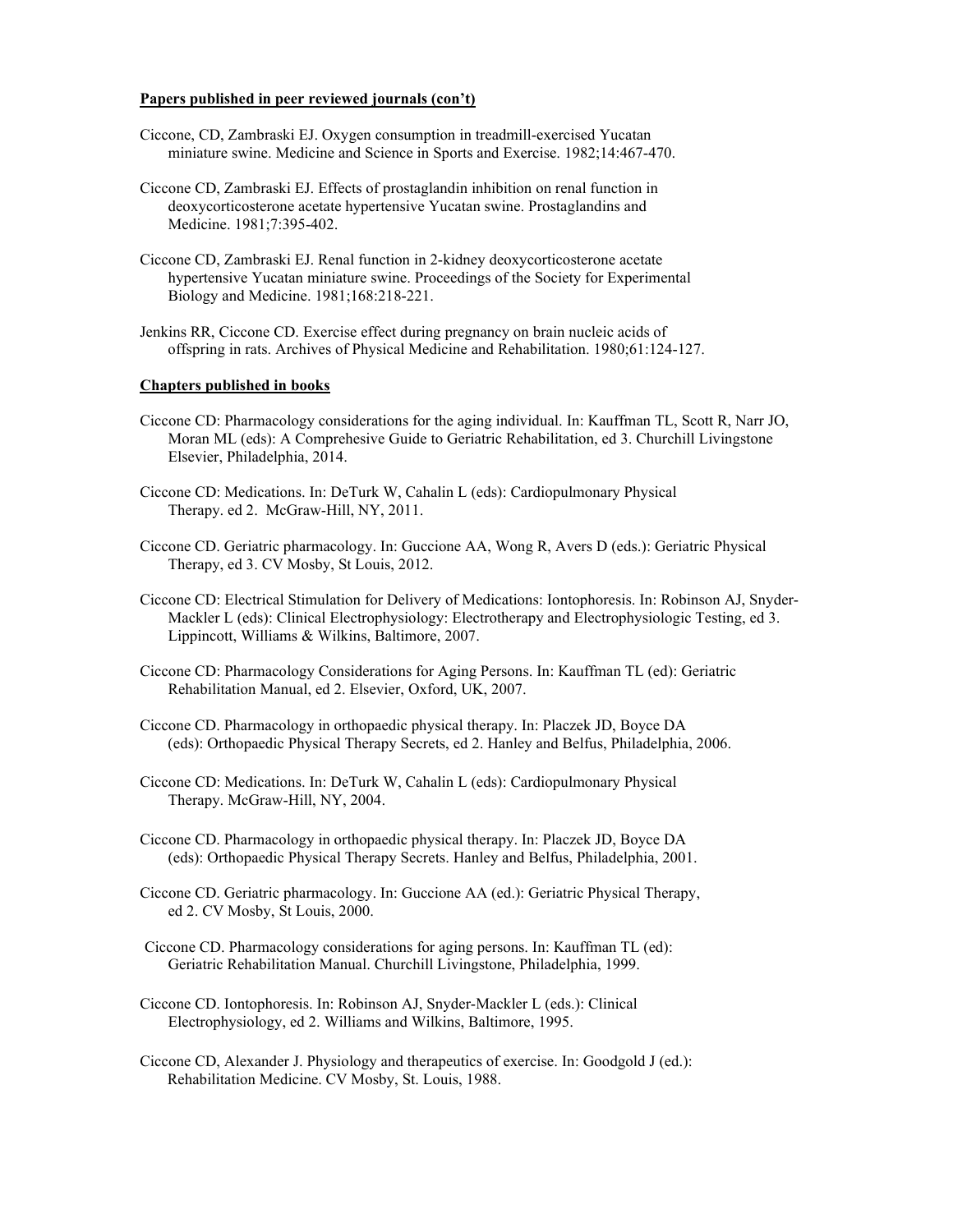## **Published Books**

Ciccone CD. Pharmacology in Rehabilitation, 5<sup>th</sup> edition. FA Davis, Philadelphia. 2016.

Ciccone CD. Davis's Drug Guide for Physical Therapists. FA Davis, Philadelphia. 2013.

Ciccone CD. Pharmacology in Rehabilitation, 4<sup>th</sup> edition. FA Davis, Philadelphia. 2007.

Ciccone CD. Pharmacology in Rehabilitation, 3rd edition. FA Davis, Philadelphia. 2002.

Ciccone CD. Pharmacology in Rehabilitation, 2nd edition. FA Davis, Philadelphia. 1996.

Ciccone CD. Pharmacology in Rehabilitation, 1<sup>st</sup> edition. FA Davis, Philadelphia. 1990.

## P**ublished Abstracts of Peer Reviewed Presentations**

- Ciccone CD, Kurek A, Kim L, Ranney, A. Postural training using EMG biofeedback to enhance postural awareness in ballet dancers. Physical Therapy. 1989;69:404.
- Logan L, Byers-Hinkley K, Ciccone C. Anterior versus posterior walkers for children with cerebral palsy, a gait analysis study. Physical Therapy. 1988;68:868.
- Sforzo GA, Chen NMW, Ciccone C, Frye PA. Knee brace wearing during exercise. Medicine and Science in Sports and Exercise. 1987;19(supplement):S5.
- Ranney AE, Ciccone CD. The effect of myofascial release on hamstring flexibility. Physical Therapy. 1987;66:805.
- Clement LM, Jenkins RR, Ciccone CD, Frye PA, Thomas DP. Effects of menstrual cycle phase on selected performance variables in athletes and non-athletes. Medicine and Science in Sports Exercise. 1985;17:208.
- Ciccone CD, Carruth GE. Effect of ankle support on ground reaction forces during running. Physical Therapy. 1985;65:740.
- Zambraski EJ, Ciccone CD, Izzo JL. Elevated plasma catecholamines in DOCA hypertensive Yucatan miniature swine. Clinical Research. 1983;31:337A.
- Ciccone CD, Zambraski EJ. Effects of systemic and renal sympathetic inhibition in normal and DOCA hypertensive Yucatan miniature swine. Clinical Research. 1983;31:327A.
- Ciccone CD, Zambraski EJ. Effects of acute renal denervation on kidney function in DOCA hypertensive swine. Kidney International. 1983;23:167.
- Ciccone CD, Zambraski EJ. Effects of aortic constriction on renal function in DOCA hypertensive Yucatan miniature swine. Federation Proceedings. 1983;42:1091.
- Zambraski EJ, Notvest RR, Ciccone CD. Reflex changes in renal sympathetic nerve activity of DOCA hypertensive miniature swine. Federation Proceedings. 1983;42:765.
- Zambraski EJ, Ciccone CD. Effects of phenoxybenzamine, captopril, and meclofenamate in conscious DOCA hypertensive Yucatan miniature swine. Kidney International. 1982;21:194.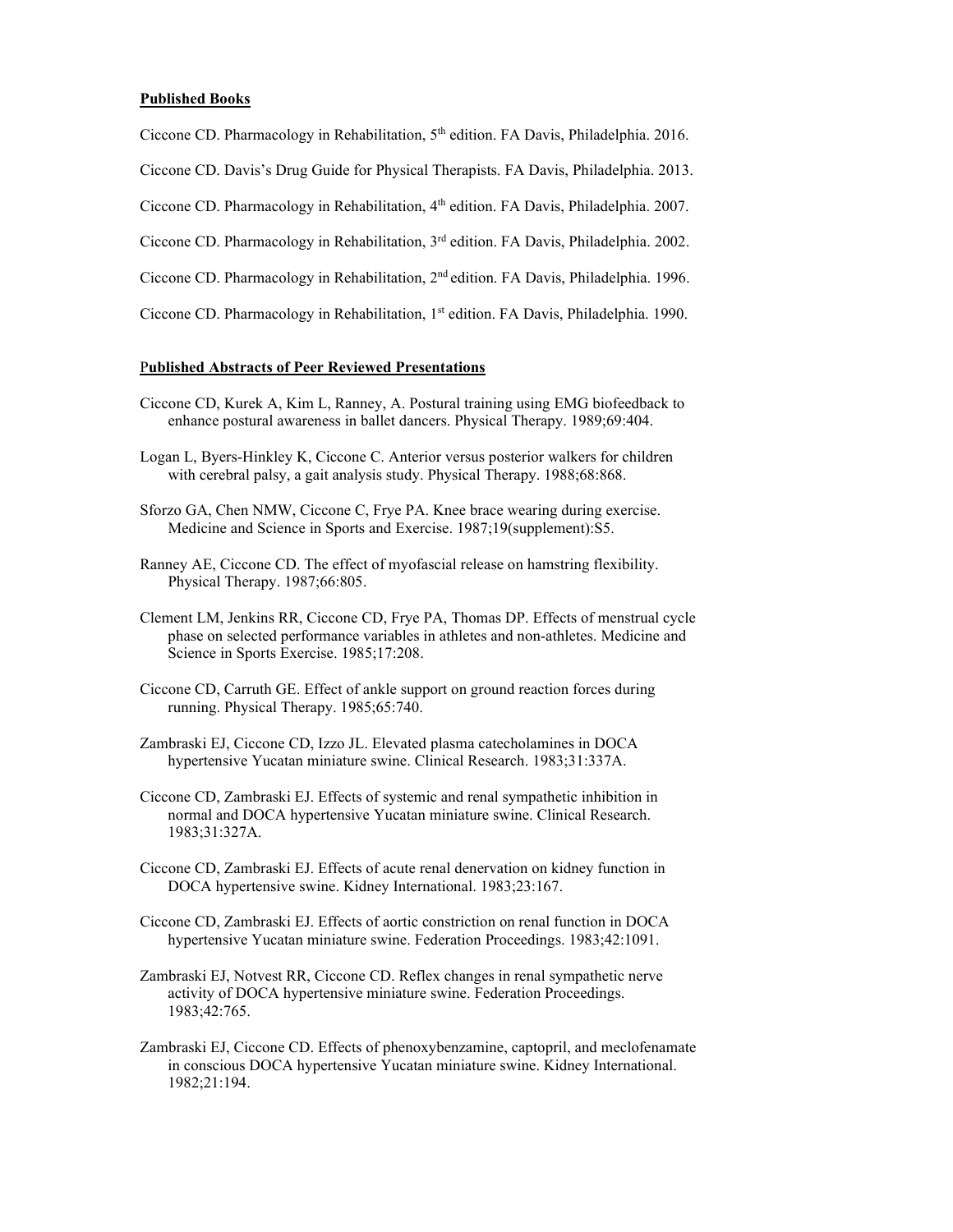#### **Published Abstracts of Peer Reviewed Presentations (con't)**

- Ciccone CD, Zambraski EJ. Effects of long term DOCA hypertension on renal function in Yucatan miniature swine. Federation Proceedings. 1982;41:1346.
- Zambraski EJ, Ciccone CD, Lakas CS. Effects of chronic common bile duct ligation on renal function in Yucatan miniature swine. Federation Proceedings. 1982;41:1704.
- Zambraski EJ, Ciccone CD. Renal function in DOCA hypertensive Yucatan miniature swine. Proceedings: Eighth International Congress of Nephrology. p 318, 1981.
- Ciccone CD, Zambraski EJ. Effects of prostaglandin inhibition on renal blood flow and glomerular filtration in deoxycorticosterone-acetate hypertensive Yucatan miniature swine. Federation Proceedings. 1981;40:1029.
- Ciccone CD, Lakas CS, Zambraski EJ. Oxygen consumption during standardized treadmill exercise in Yucatan miniature swine. Medicine and Science in Sports and Exercise. 1981;13:109.
- Ciccone, CD, Zambraski EJ, Merrill GF. Effects of dichloroacetate on lactic acid and glucose turnover rates in resting and exercising dogs. Physiologist. 1980;23:151.

#### **Peer Reviewed Scientific and Professional Presentations (not cited above under abstracts)**

Christine McNamara, Charles D. Ciccone

"Cardiovascular Responses to an Aquatic Physical Therapy Program in Normotensive and Hypertensive Subjects" APTA Combined Sections Meeting San Diego, CA

January 21, 2013

Charles D. Ciccone "Pharmacology for Physical Therapists: A Case-based Approach" APTANJ and NYPTA Joint Conference Atlantic City, NJ October 15, 2010

Charles D. Ciccone, Steven Tepper "Advanced Exercise Prescription." APTA Preview 2020 Phoenix, AZ November 16-18, 2007.

Charles D. Ciccone, Steven Tepper "Exercise for the Complex Medical Patient." APTA Preview 2020 Philadelphia, PA October 27-29, 2006.

Charles D. Ciccone

"Sex, Drugs, and Rock & Roll: Factors that Affect Patient Variability and Pharmacotherapeutic Outcomes." PT 2006: Annual Conference and Exposition of the American Physical Therapy Association Orlando, FL June 23, 2006.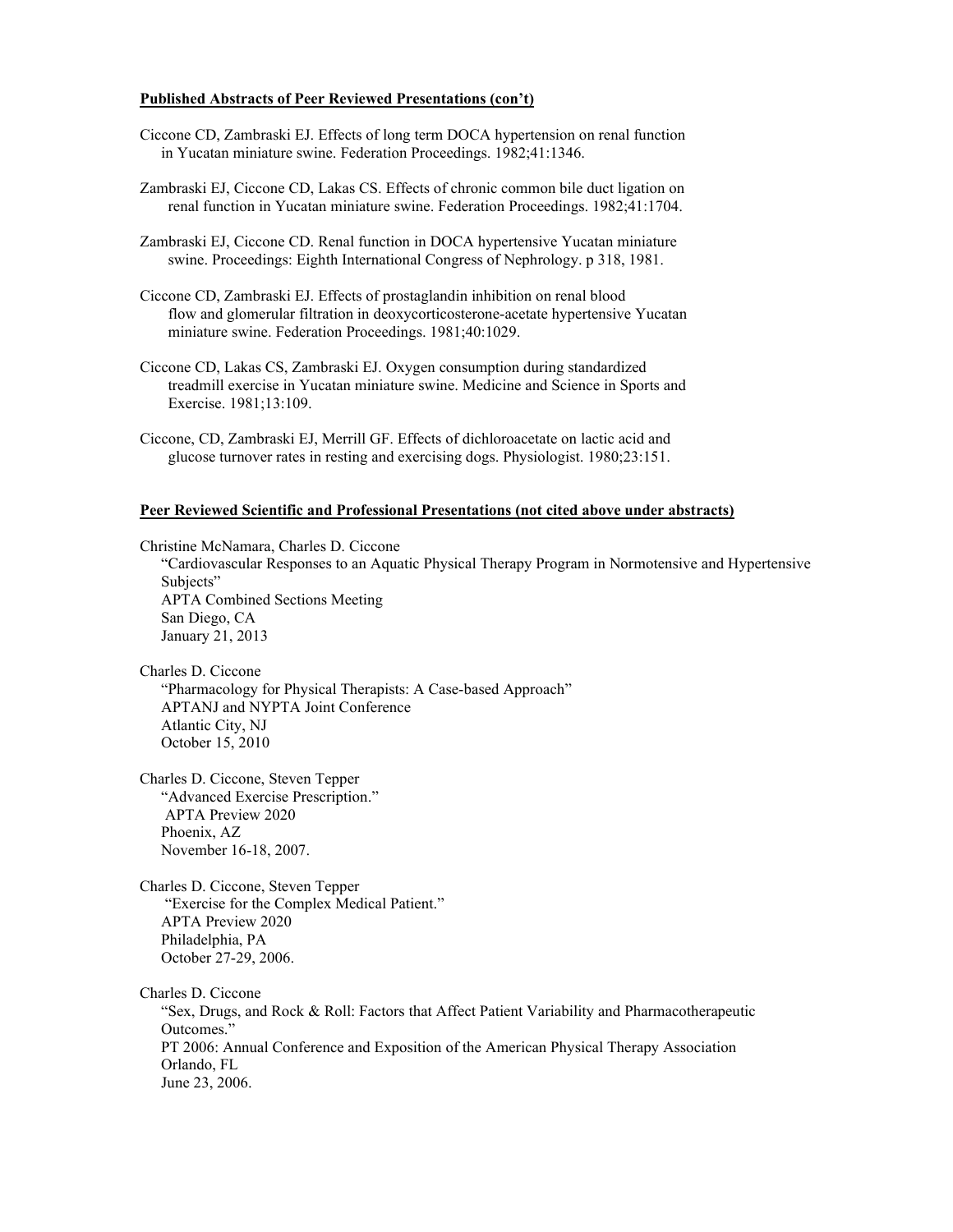#### **Peer Reviewed Scientific and Professional Presentations (con't)**

Charles D. Ciccone, Ellen Strunk "Medical/Pharmacology Review: Emphasis on the Older Adult with Diabetes Mellitus." APTA Combined Sections Meeting San Diego, CA February 3, 2006. Charles D. Ciccone, Daniel Riddle, Steven Tepper "To Walk or Not To Walk: Evidence-Based Treatment Options for Deep Vein Thrombosis". APTA Combined Sections Meeting San Diego, CA February 2, 2006. Charles D. Ciccone, Steven Tepper "Evidence-based Interventions in the Management of Cardiovascular Disease" APTA's Vision 2020 Las Vegas, NV November 18-20, 2005. Charles D. Ciccone, Ellen Strunk "How Pharmacology Impacts Physical Therapy: Case Studies." APTA Combined Sections Meeting, New Orleans, LA February 26, 2005. Charles D. Ciccone, Steven Tepper "Differential Diagnosis and Management of Peripheral Arterial Occlusive Disease: An Evidence Based Approach." APTA Combined Sections Meeting Nashville, TN February 5, 2004 Charles D. Ciccone "Pharmacology: Focus on Acute Care." APTA Combined Sections Meeting Nashville, TN February 4, 2004 Charles D. Ciccone "Geriatric Pharmacology." PT 2003: Annual Conference and Exposition of the American Physical Therapy Association Washington, DC June 21, 2003 Charles D. Ciccone, Steven Tepper "To Walk or Not To Walk: Evidence-Based Treatment Options for Deep Vein Thrombosis" APTA Combined Sections Meeting Tampa, FL February 13, 2003. Charles D. Ciccone, Donna Frownfelter "If You Can't Breathe, Nothing Else Matters" PT 2001: Annual Conference and Exposition of the American Physical Therapy Association Anaheim, CA June 22, 2001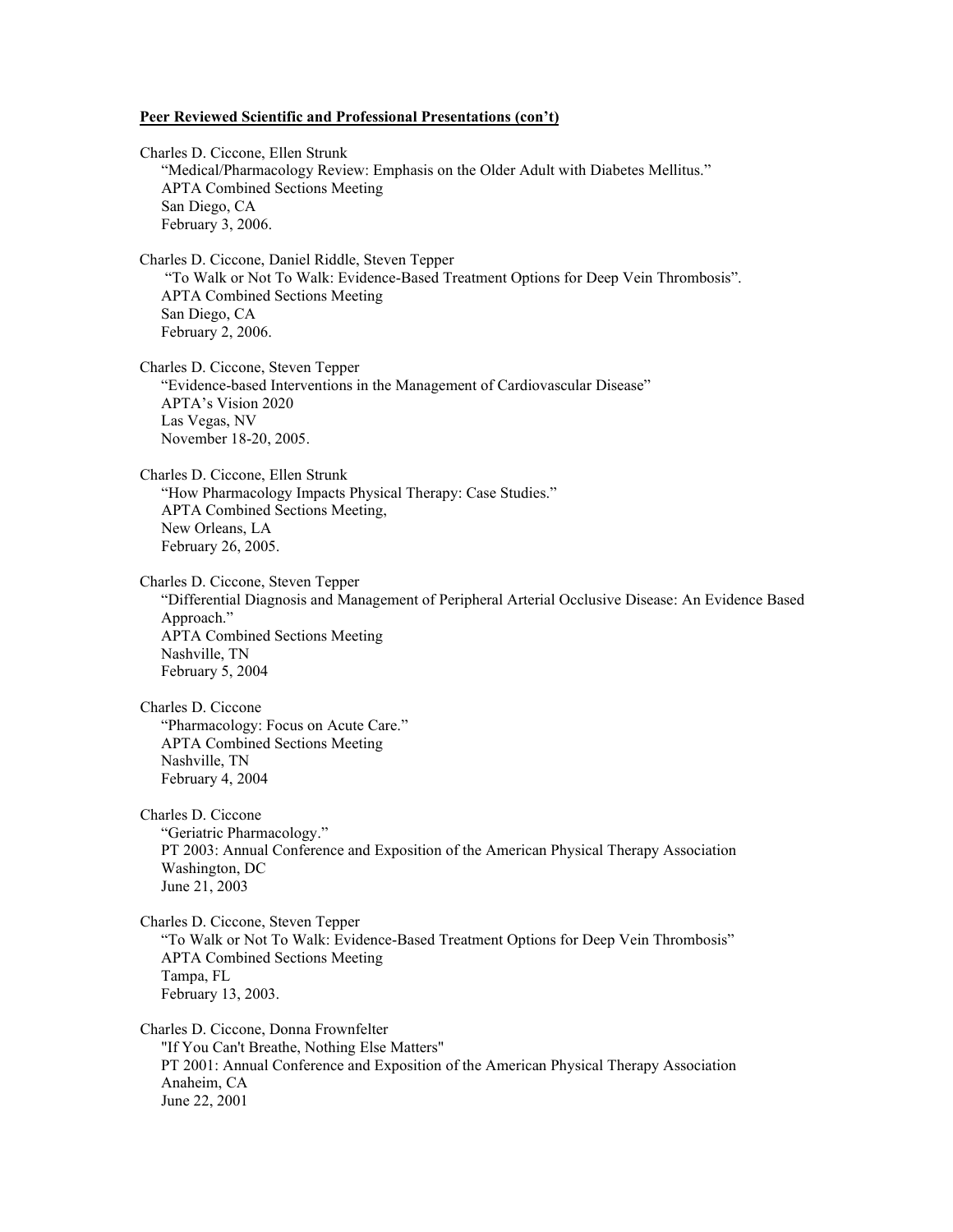#### **Peer Reviewed Scientific and Professional Presentations (con't)**

Charles D. Ciccone "Pharmacology Overview for Acute Care" PT 2000: Annual Conference and Exposition of the American Physical Therapy Association Indianapolis, IN June 15, 2000

Charles D. Ciccone "Patient Substance Abuse: Prevalence and Impact on Practice" APTA Combined Section Meeting Reno, NV February 11, 1995

Charles D. Ciccone "Clinical Application of Electrotherapeutic Modalities: Iontophoresis" American Physical Therapy Association Annual Conference Cincinnati, OH June 16, 1993

#### **Abstracts (that were not presented)**

None

#### **Non-peer reviewed Publications**

- Ciccone CD. Invited writer. The Bottom Line on: A Pilot Study of the Effects of High-Intensity Aerobic Exercise versus Passive Interventions on Pain, Disability, and Psychological Strain, and Serum Cortisol Concentrations in People with Chronic Low Back Pain. http://www.ptjournal.org/misc/bottomline.dtl
- Ciccone CD. Guest Editors Note: Evidence in practice: answers are within your reach. Phys Ther. 2004;84:6-7.
- Ciccone CD. Forward. In: Brimer MA, Moran ML (eds.): Clinical Cases in Physical Therapy. Butterworth-Heinemann, Boston, 1995.

Ciccone CD. Moderator: Medications and the PT's role: a roundtable. PT Magazine. 1995;3:54-70.

- Ciccone CD: Commentary on "A new single-stage step test for the clinical assessment of maximal oxygen consumption". Physical Therapy. 1990;70:738.
- Ciccone CD. Commentary on "Body-composition assessment using underwater weighing techniques". Physical Therapy. 1990;70:662-663.

## **Non-Peer Reviewed Presentations**

#### Charles D. Ciccone

"Pharmacology in Rehabilitation." Presented a one day workshop sponsored by Holy Redeemer Health Care System Presentation was at two sites: Egg Harbor, NJ, May 24, 2016 Jenkintown, PA, May 25, 2016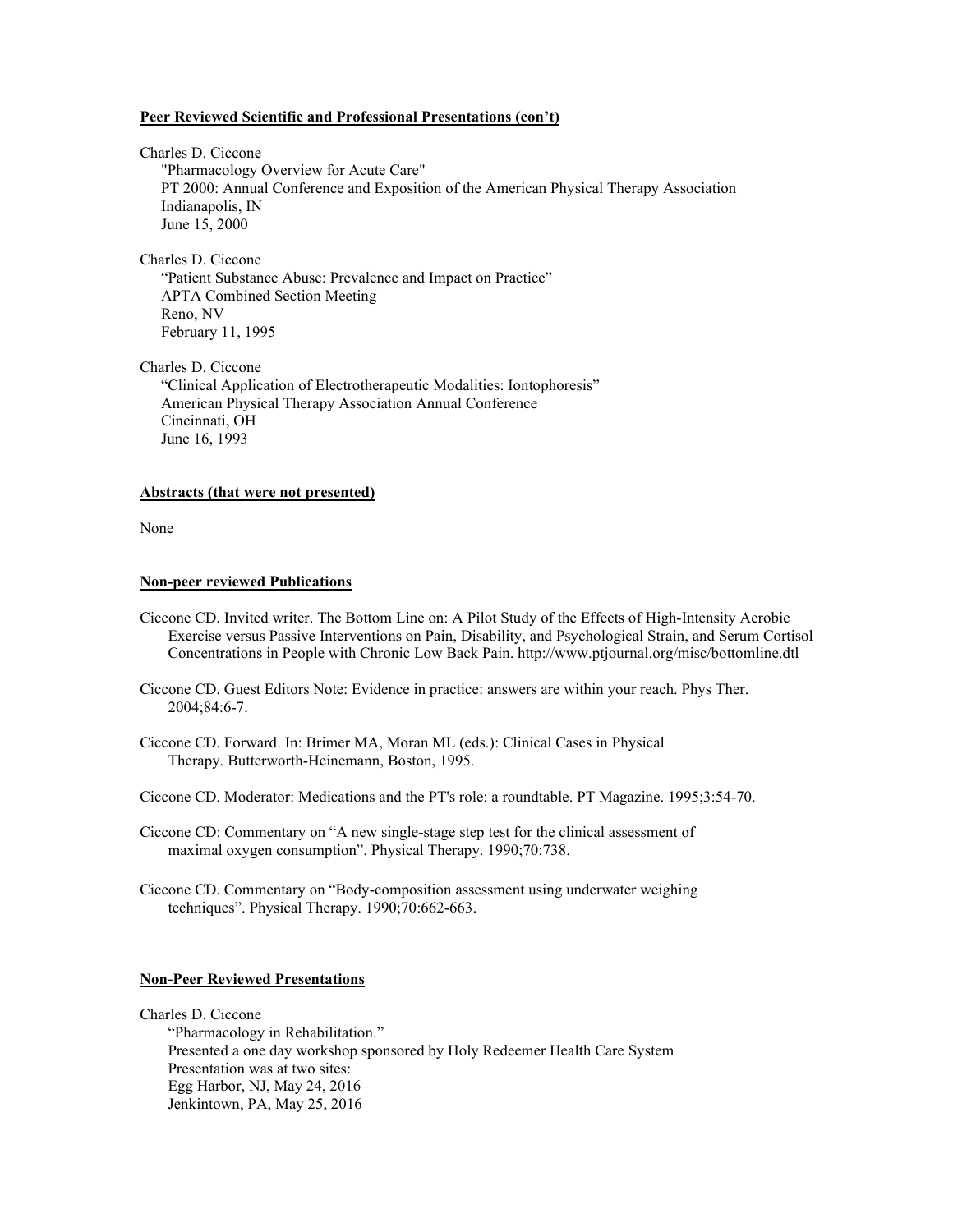Charles D. Ciccone "Pharmacology in Rehabilitation." Presented a one day workshop sponsored by Christina Health Care System Newark, DE April 25, 2015 Charles D. Ciccone "Pharmacology in Rehabilitation." Presented a one day workshop sponsored by Fox Rehabilitation Cherry Hill, NJ April 5, 2012 Charles D. Ciccone "Pharmacology for Physical Therapists: A Case-based Approach" Presented a two hour lecture sponsored by Cayuga Medical Center & Island Health and Fitness Ithaca, NY November 9, 2010. Charles D. Ciccone "Pharmacology for Physical Therapists: A Case-based Approach" Presented a 1 day workshop sponsored by Post-professional Education Program Ithaca College Rochester Center Rochester, NY September 11, 2010. Charles D. Ciccone "Pharmacology for the Physical Therapist." Presented a two day workshop sponsored by St Ambrose University Davenport, IA. This workshop was given on the following dates: June 16-17, 2016 August 11-12, 2008 June 11-12, 2015 August 13-14, 2007 June 19-20, 2014 August 14-15, 2006` June 13-14, 2013 September 30-October 1, 2005 June 14-15, 2012 September 24-25, 2004 August 8-9, 2011 September 12-13, 2003 August 9-10, 2010 April 26-27, 2002 August 10-11, 2009 Charles D. Ciccone "Pharmacology for the Physical Therapist." Presented a two day workshop sponsored by Oakland University Rochester, MI This workshop was given on the following dates: May 16-17, 2016 May 18-19, 2006 May 18-19, 2015 May 19-20, 2005 May 19-20, 2014 June 14-15, 2002 May 20-21, 2013 June 18-19, 1999<br>May 21-22, 2012 June 27-28, 1997 May 21-22, 2012 May 25-26, 2011 May 12-13, 1995 May 20-21, 2010 May 20-21, 1994<br>May 14-15, 2009 June 25-27, 1993 May 14-15, 2009 May 15-16, 2008 April 11-12, 1992

May 17-18, 2007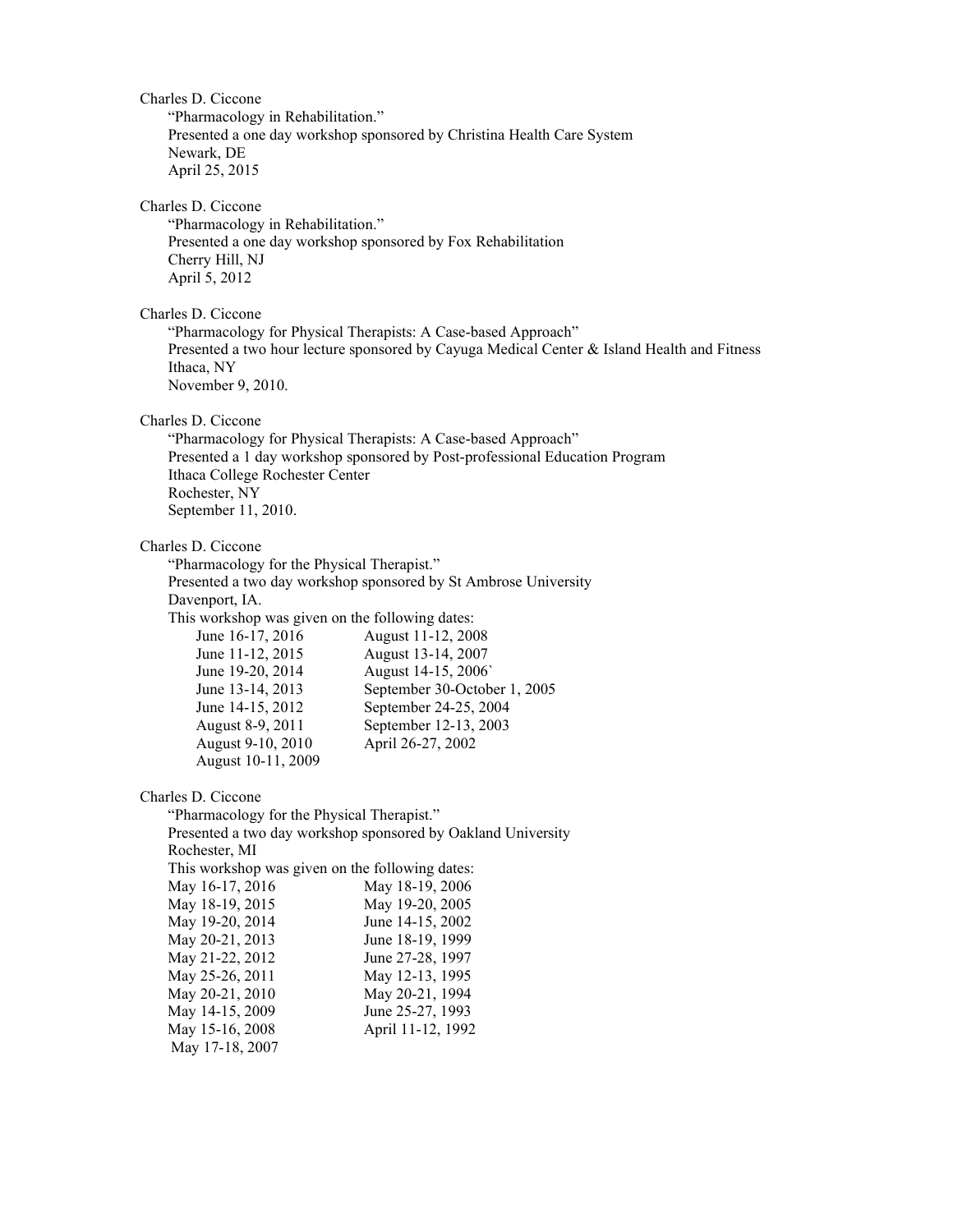Charles D. Ciccone "Pharmacology for the Physical Therapist." Presented a 2-3 day course sponsored by the University of Indianapolis Indianapolis, IN This course was given on the following dates: April 26-28, 2013 April 13-17, 2005 April 27-29, 2012 February 27-19, 2004 April 15-17, 2011 February 7-9, 2003 April 23-25, 2010 February 1-3, 2002 April 24-26, 2009 February 2-4, 2001 April 25-27, 2008 January 21-22, 2000 April 13-15, 2007 January 22-23, 1999 April 7-9, 2006 Charles D. Ciccone "Pharmacology in Rehabilitation." Presented a one and one-half day workshop sponsored by Lebanon Valley College. Annville, PA This workshop was given on the following dates: March 30-31, 2012 March 25-26, 2011 March 26-27, 2010 March 20-21, 2009 Charles D. Ciccone "Pharmacology for Physical Therapists: A Case-based Approach" Presented a one day workshop sponsored by Daemen College Amherst, NY November 7, 2015 November 12, 2011 October 5, 2013 November 6, 2009 Charles D. Ciccone "Pharmacology in Rehabilitation." Presented a one and one-half day workshop sponsored by Genesis Health Care Systems East Windsor, NJ October 2-3, 2009 Charles D. Ciccone "Pharmacology for the Rehabilitation Professional." Presented a one day workshop sponsored by Atlantic Health Care Morristown, NJ September 12, 2009. Charles D. Ciccone "Clinical Pharmacology" Presented a one day workshop sponsored by Daemen College Amherst, NY August 15, 2009. Charles D. Ciccone "Pharmacology in Rehabilitation." Presented a one and one-half day workshop sponsored by Genesis Health Care Systems Pittsburgh, PA June 19-20, 2009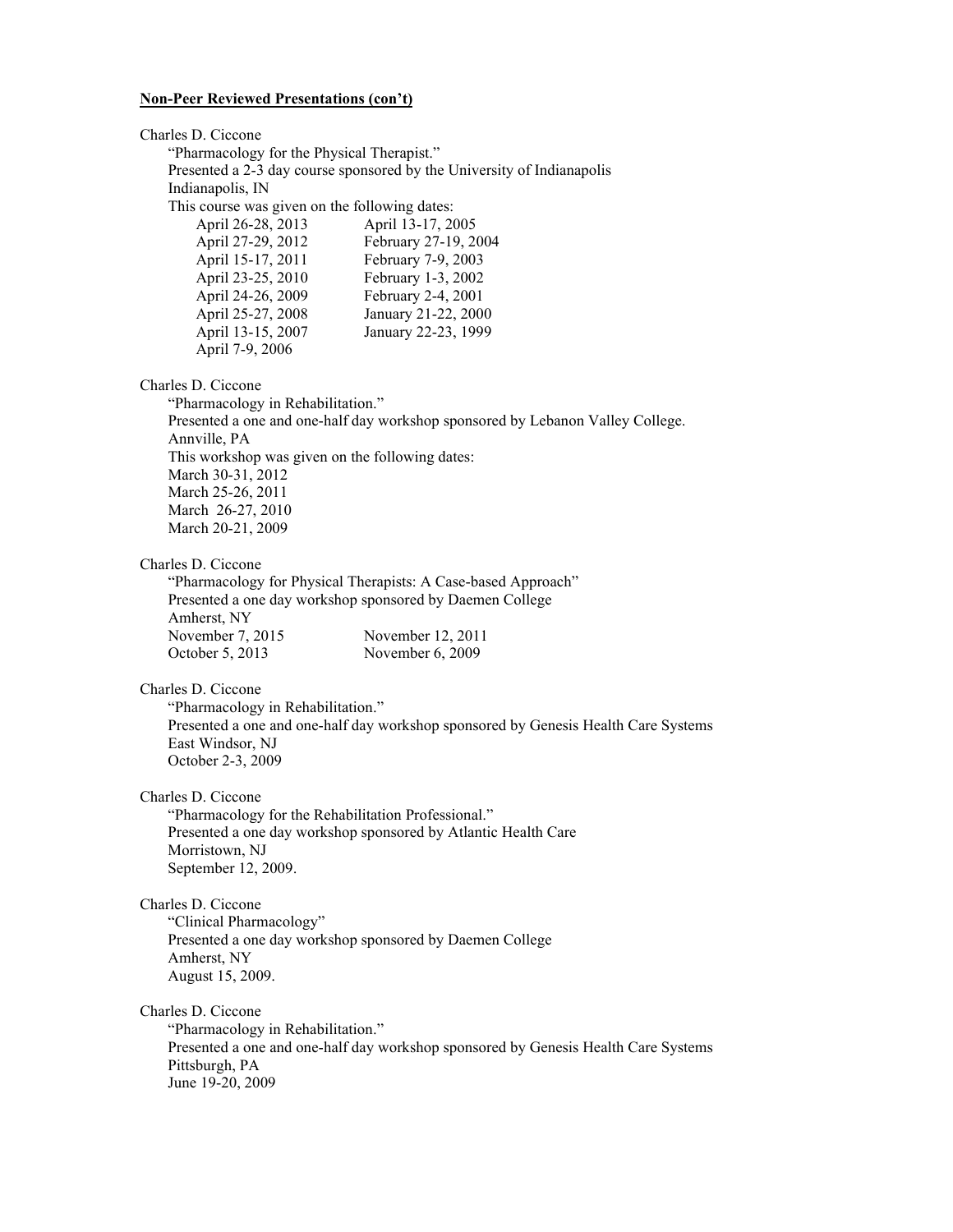| Charles D. Ciccone<br>"Pharmacology in Rehabilitation."<br>Baltimore, MD<br>April 17-18, 2009.                                                                                                                   | Presented a one and one-half day workshop sponsored by Genesis Health Care Systems                                                                                                      |
|------------------------------------------------------------------------------------------------------------------------------------------------------------------------------------------------------------------|-----------------------------------------------------------------------------------------------------------------------------------------------------------------------------------------|
| Charles D. Ciccone<br>"Pharmacology in Rehabilitation."<br>Lebanon Valley College, Annville, PA<br>November 2, 2008.                                                                                             | Presented a one day workshop sponsored by Genesis Health Care Systems                                                                                                                   |
| Charles D. Ciccone<br>"Pharmacology in Rehabilitation."<br>Widener University, Chester, PA<br>November 1, 2008.                                                                                                  | Presented a one day workshop sponsored by Genesis Health Care Systems                                                                                                                   |
| Charles D. Ciccone<br>"Pharmacology in Rehabilitation."<br>Fort Myers, FL<br>October 4-5, 2008.                                                                                                                  | Presented a two day workshop sponsored by Lee Memorial Hospital                                                                                                                         |
| Charles D. Ciccone<br>"Pharmacology for the Physical Therapist."<br>Amherst, NY<br>This workshop was given on the following dates:<br>August 15-17, 2008<br>August 3-5, 2007<br>August 18-20, 2006               | Presented a three day workshop sponsored by Daemen College<br>August 12-14, 2005<br>August 20-22, 2004<br>August 15-17, 2003                                                            |
| Charles D. Ciccone<br>"Pharmacology for Performing Artists"<br>Ithaca, NY<br>This lecture was given on the following dates:<br>June 17, 2008<br>June 19, 2007<br>June 19, 2006<br>June 20, 2005<br>June 21, 2004 | Presented a one hour lecture at the Health and Performance Institute for Musicians, Ithaca College<br>June 23, 2003<br>June 24, 2002<br>June 26, 2001<br>June 28, 1994<br>June 29, 1993 |
| Charles D. Ciccone<br>"Pharmacology in Rehabilitation."<br>Livingston, NJ                                                                                                                                        | Presented a one day workshop sponsored by St Barnabas Medical Center                                                                                                                    |

March 1, 2008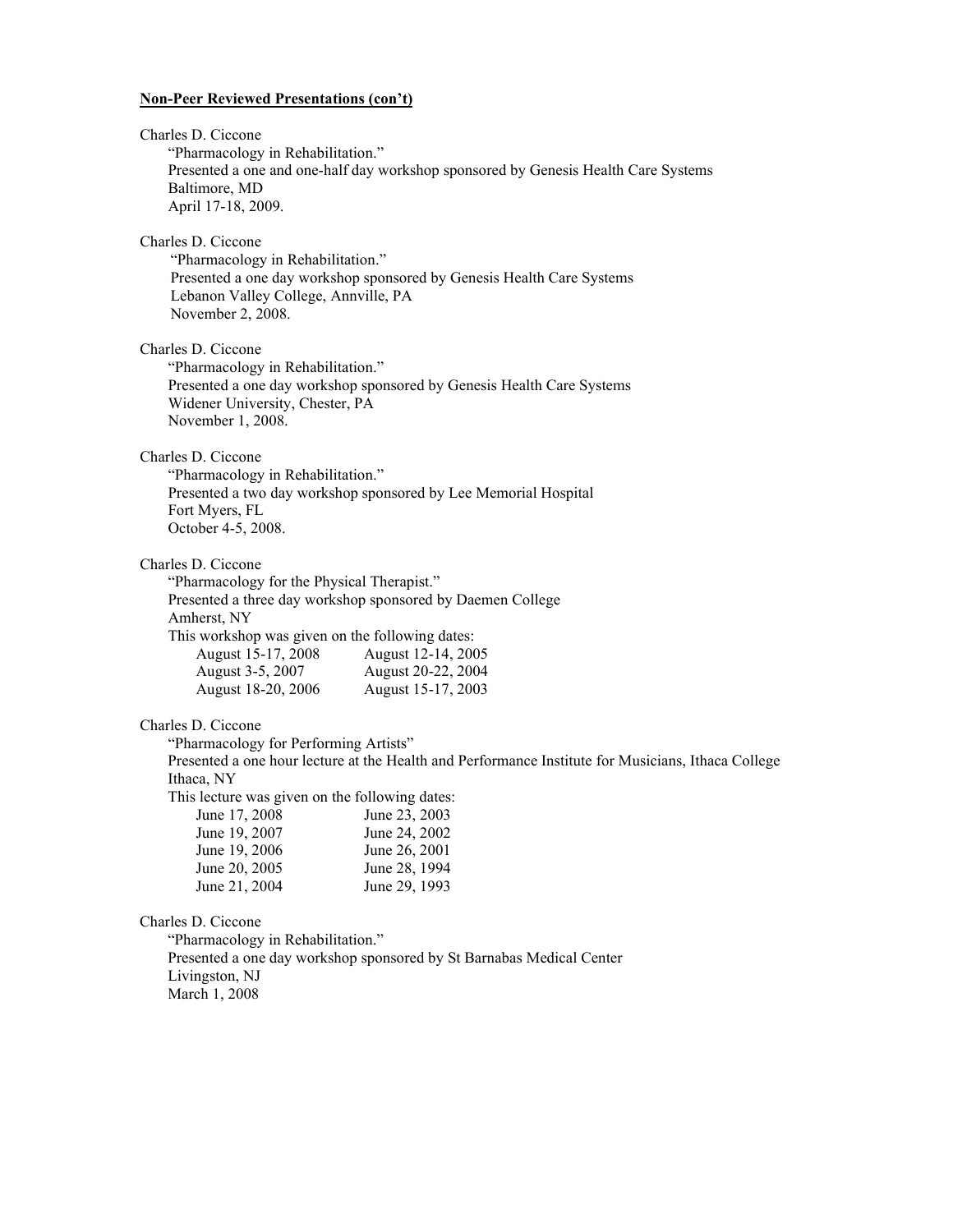| Charles D. Ciccone<br>"Pharmacology in Rehabilitation"<br>Presented a two day workshop sponsored by Arcadia University<br>Glenside, PA<br>This workshop was given on the following dates:<br>November 9-10, 2007<br>December 3-4, 2004<br>November 10-11, 2006<br>November 7-8, 2003<br>November 11-12, 2005<br>November 8-9, 2002 |
|------------------------------------------------------------------------------------------------------------------------------------------------------------------------------------------------------------------------------------------------------------------------------------------------------------------------------------|
| Charles D. Ciccone<br>"Pharmacology in Rehabilitation."<br>Presented a one day workshop sponsored by Holy Redeemer Health Care Systems<br>Atlantic City, NJ<br>April 28, 2007                                                                                                                                                      |
| Charles D. Ciccone<br>"Pharmacology in Rehabilitation."<br>Presented a one day workshop sponsored by Blue Heron Seminars<br>Baltimore, MD<br>March 23, 2007<br>March 21, 2005.                                                                                                                                                     |
| Charles D. Ciccone<br>"Pharmacology in Rehabilitation."<br>Presented a one day workshop sponsored by Medical Facilities of America, Inc.<br>Roanoke, VA<br>October 21, 2006                                                                                                                                                        |
| Charles D. Ciccone<br>"Pharmacology in Rehabilitation."<br>Presented a one day workshop sponsored by Medical Facilities of America, Inc.<br>Richmond, VA<br>October 20, 2006                                                                                                                                                       |
| Charles D. Ciccone<br>"Pharmacology in Rehabilitation."<br>Presented a one day workshop sponsored by the Washington Chapter, APTA<br>Tacoma, WA<br>April 30, 2005.                                                                                                                                                                 |
| Charles D. Ciccone<br>Distinguished Visiting Professor, University of Wisconsin<br>Presented a series of lectures on contemporary topics in pharmacology.<br>Madison, WI<br>April 7-8, 2005.                                                                                                                                       |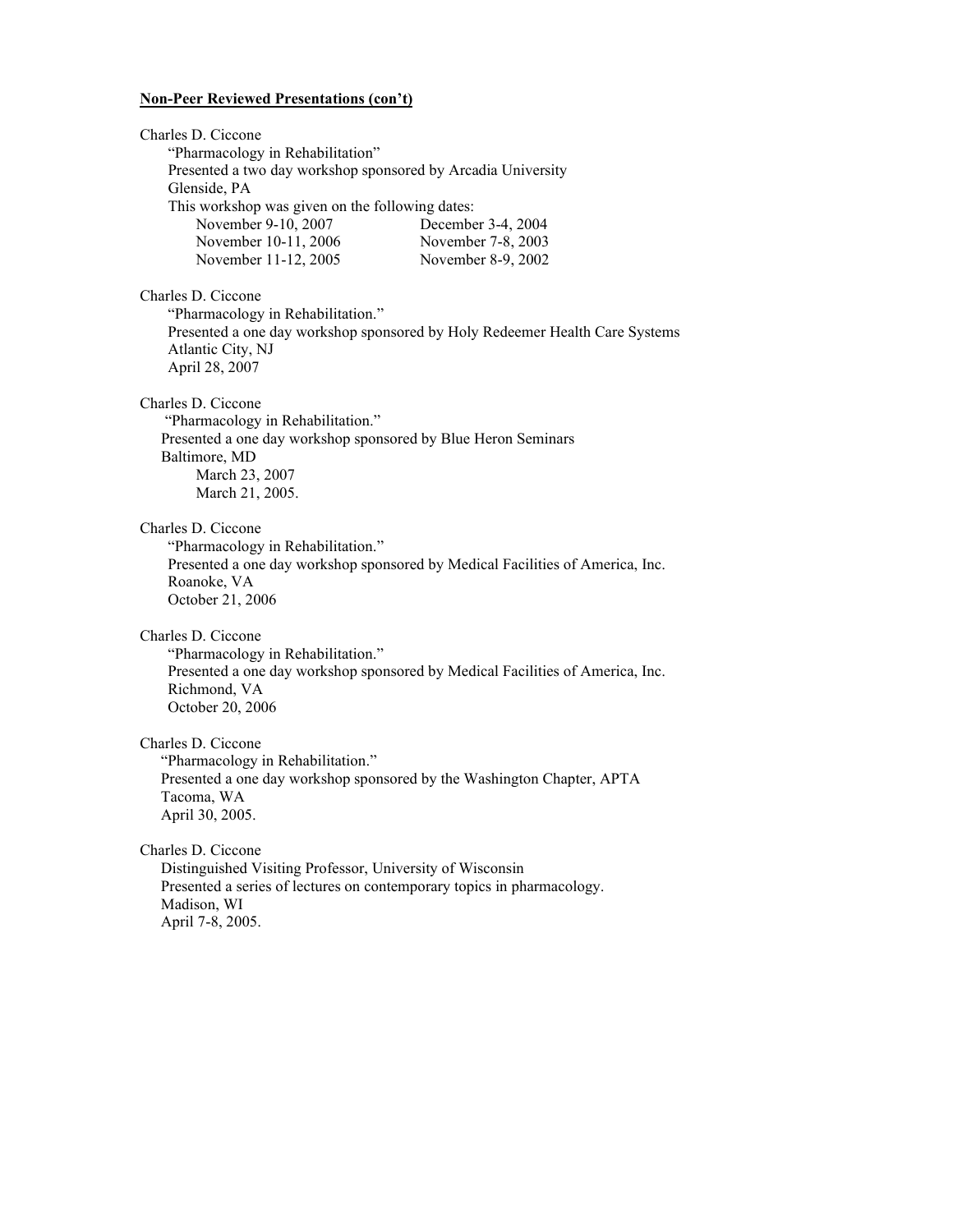Charles D. Ciccone "Pharmacology for the Physical Therapist." Presented a two day workshop sponsored by Thomas Jefferson University Philadelphia, PA This workshop was given on the following dates: October 29-30, 2004 February 27-28, 1998 March 4-5, 2003 **February 21-22, 1997** March 22-23, 2002 February 23-24, 1996 March 23-24, 2001 February 17-18, 1995 March 24-25, 2000 February 18-19, 1994 March 26-27, 1999 Charles D. Ciccone "Pharmacology in Rehabilitation." Presented a one day workshop sponsored by the Ohio Chapter, APTA, Columbus, OH, October 17, 2004 Charles D. Ciccone "Pharmacology in Rehabilitation" Presented a two day workshop sponsored by Doctors Hospital Augusta, GA September 11-12, 2004. Charles D. Ciccone "Pharmacology for the Physical Therapist." Presented a 6 hour course sponsored by Saint Francis College, Loretto, PA This course was given on the following dates: April 10-12, 2003 March 31-April 1, 2000 April 5-6, 2002 October 9-10, 1998 April 27-28, 2001 December 5-6, 1997 Charles D. Ciccone "Pharmacologic Intervention in the Elderly" (two hours) and "Research: Scientific Inquiry in Geriatric Physical Therapy" (one hour) Presented at: Geriatric Therapy - An Advanced Level Tutorial, APTA Combined Sections Meeting These presentations were given at the following dates and locations:<br>Tampa, FL, February 12, 2003 New Orleans, LA, New Orleans, LA, February 2, 1994 New Orleans, LA, February 1, 2000 San Antonio, TX, February 3, 1993 Seattle, WA, February 2, 1999 San Francisco, CA, February 5, 1992 Boston, MA, February 10, 1998 Orlando, Florida, January 29, 1991 Dallas, TX, February 11, 1997 Atlanta, GA, February 13, 1996 Reno, NV, February 7, 1995 Charles D. Ciccone "Pharmacology in Rehabilitation." Presented a two day workshop sponsored by Lewis Gale Medical Center Roanoke, VA November 14-15, 2003 Charles D. Ciccone "Pharmacology in Rehabilitation." Presented a one day workshop sponsored by Youngstown State University Youngstown, OH April 25, 2003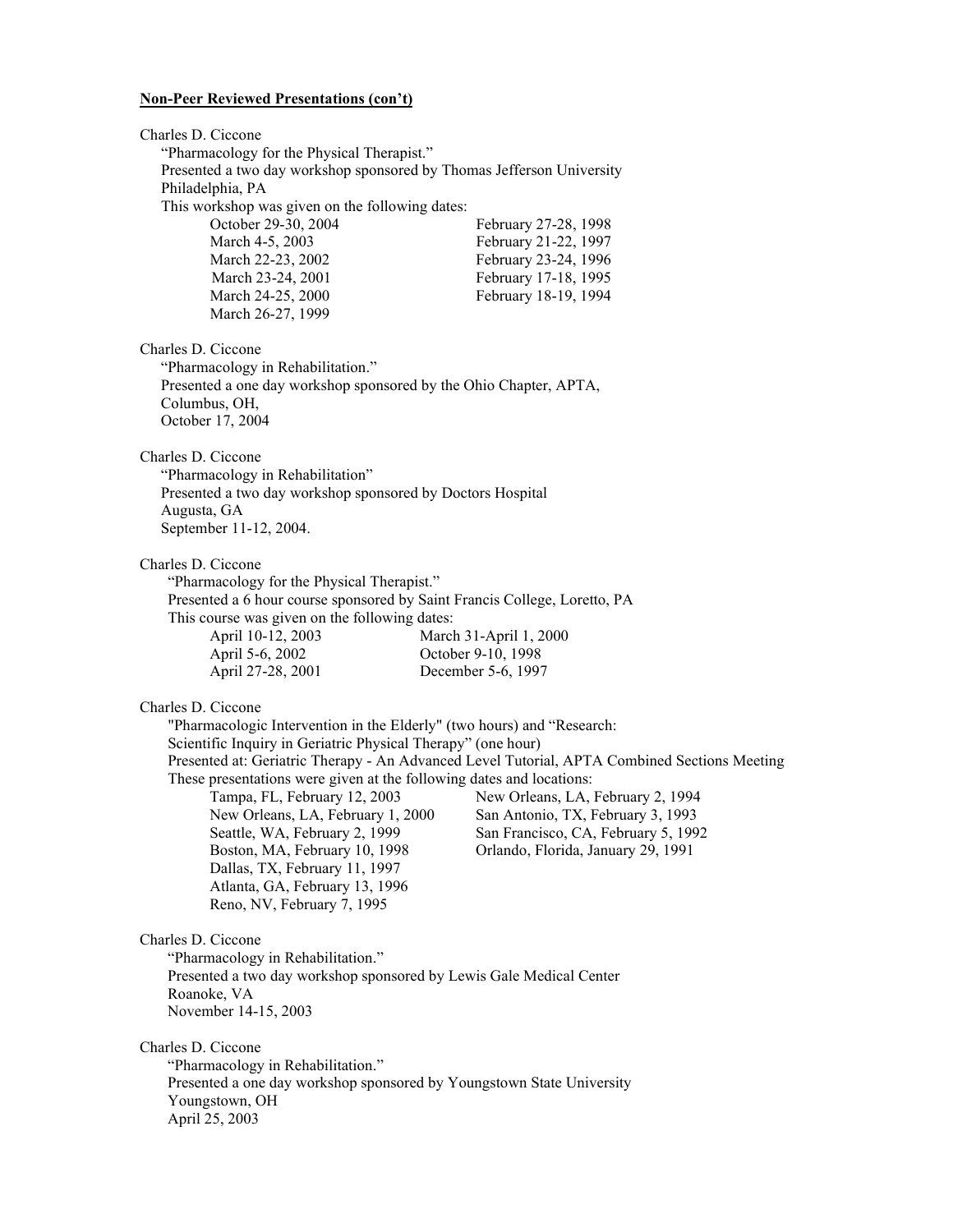| Charles D. Ciccone<br>"Pharmacology in Rehabilitation."<br>Newton, MA<br>March 29, 2003                                                                                                                     | Presented a one day workshop sponsored by The Home Health Rehab Managers, Inc.                                                                                                                          |
|-------------------------------------------------------------------------------------------------------------------------------------------------------------------------------------------------------------|---------------------------------------------------------------------------------------------------------------------------------------------------------------------------------------------------------|
| Charles D. Ciccone<br>"Pharmacology for the Physical Therapist."<br>New York, NY<br>This course was given on the following dates:<br>November 19, 2001<br>November 22, 1999                                 | Presented a 1 day course sponsored by the Department of Physical Therapy, Columbia University<br>December 1, 1997<br>December 2, 1995                                                                   |
| Charles D. Ciccone<br>"Pharmacology in Rehabilitation"<br>Edison, NJ<br>November 17-18, 2001                                                                                                                | Presented a two day workshop sponsored by JFK Medical Center/Johnson Rehabilitation Institute                                                                                                           |
| Charles D. Ciccone<br>"Pharmacology in Rehabilitation"<br>Virginia Beach, VA<br>October 12-13, 2002                                                                                                         | Presented a two day workshop sponsored by the Virginia Chapter, APTA                                                                                                                                    |
| Charles D. Ciccone<br>"Pharmacology for the Physical Therapist."<br>Pittsburgh, PA<br>June 29, 2002                                                                                                         | Presented a one day workshop sponsored by the University of Pittsburgh                                                                                                                                  |
| Charles D. Ciccone<br>"Pharmacology for the Physical Therapist."<br>Fort Sam Houston, TX<br>This course was given on the following dates:<br>September 11, 2000<br>September 20, 1999<br>September 21, 1998 | Presented a half-day (4 hour) lecture for the COL Doug Kersey Neuromuscular Assessment Course for<br>Physical Therapy Officers, Academy of Health Sciences, United States Army, Physical Therapy Branch |
| Charles D. Ciccone<br>"Pharmacology for the Physical Therapist."<br>Therapy.<br>This course was given on the following dates:<br>January 24, 2000<br>January 18, 1999<br>February 6, 1998                   | Presented a 1 day course sponsored by the US Army-Baylor University Graduate Program in Physical                                                                                                        |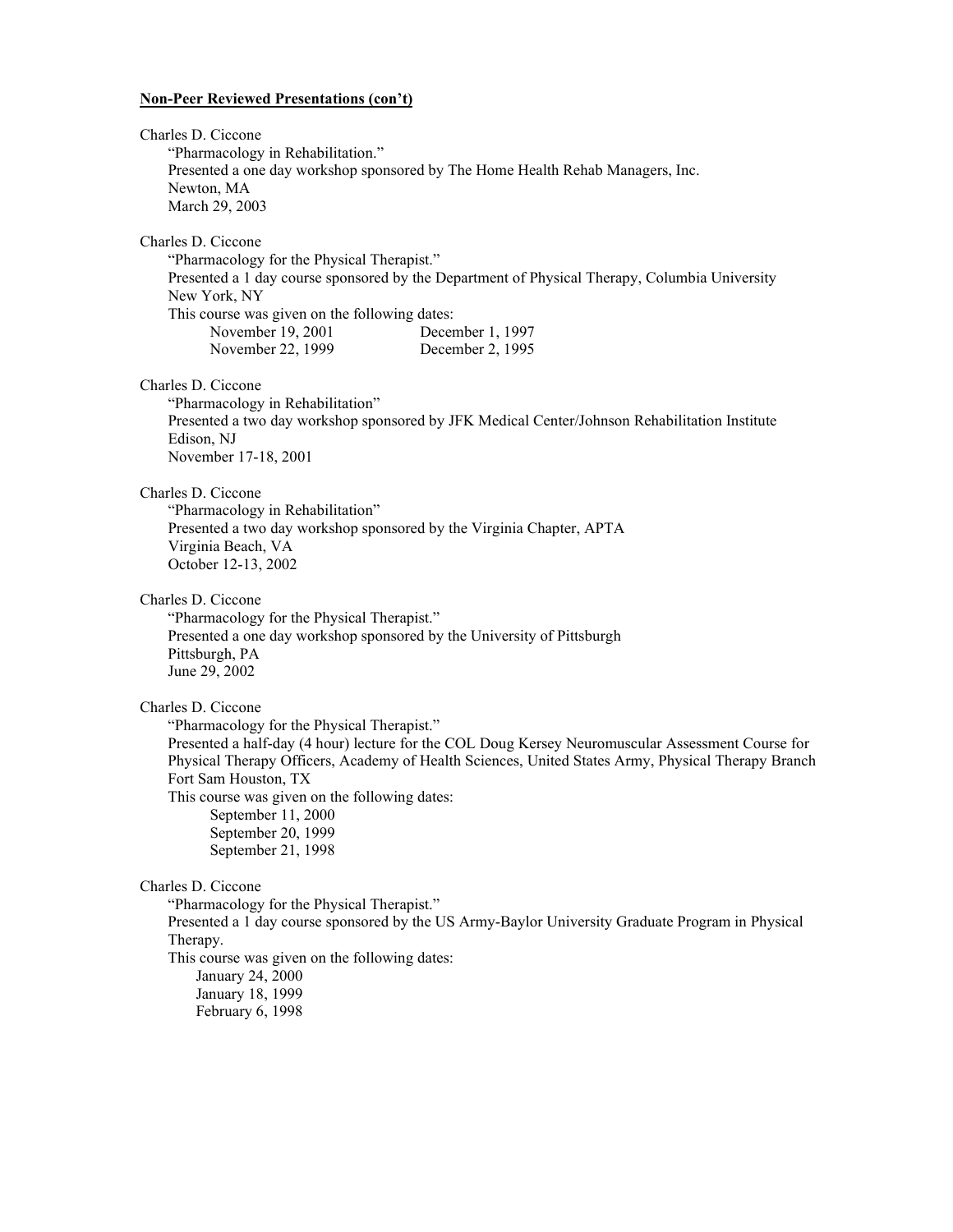Charles D. Ciccone "Pharmacology for the Physical Therapist." Presented a one day course sponsored by the University of Medicine and Dentistry of New Jersey Newark, NJ This workshop was given on the following dates: January 17, 1996 January 18, 1995 January 12, 1994 Charles D. Ciccone "Effects of Psychotropic Drugs" Presented a two hour lecture at The Recreational and Activities Professionals Annual Conference sponsored by The New York Foundation for Long Term Care Glens Falls, NY August 29, 1995 Charles D. Ciccone "Functional Implications of Pharmacology" Presented a two hour lecture at the APTA Pennsylvania Chapter Northeast District Annual Conference Scranton, PA August 19, 1995 Charles D. Ciccone "Geriatric Pharmacology: Impact on Rehabilitation" Presented a one ay workshop at The Fifth Annual Interdisciplinary Rehabilitation Seminar sponsored by Manor HealthCare Corporation Reading, PA June, 3, 1995 Charles D. Ciccone "Pharmacology in Rehabilitation" Presented a one day workshop sponsored by Saint Lukes Regional Medical Center Sioux City, IA April 22, 1995 Charles D. Ciccone "Pharmacology in Rehabilitation" Presented a two day workshop sponsored by Bryn Mawr Rehab Malvern, PA April 7-8, 1995 Charles D. Ciccone "Pharmacology in Rehabilitation" Presented a one day workshop sponsored by Hill Haven Corporation Phoenix, AZ January 14, 1995 Charles D. Ciccone "Pharmacology in Rehabilitation" Presented a two day workshop at the Florida Physical Therapy Association Annual Fall Conference Orlando, FL October 1-2, 1994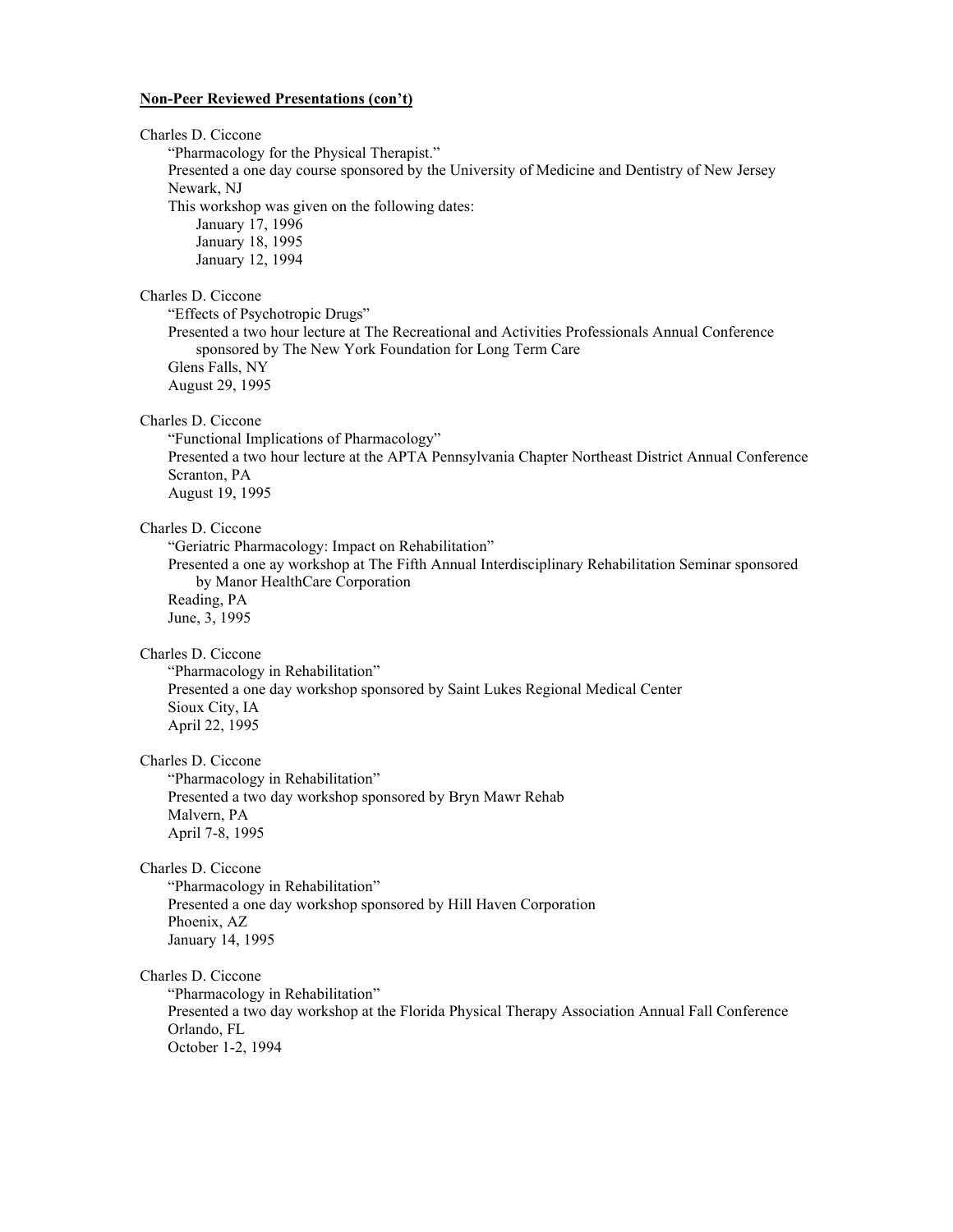| Charles D. Ciccone<br>"Pharmacology for Allied Health Professionals".<br>Presented a one day workshop sponsored by Saint Raphael Medical Center<br>New Haven, CT<br>October 14, 1994                                                                    |
|---------------------------------------------------------------------------------------------------------------------------------------------------------------------------------------------------------------------------------------------------------|
| Charles D. Ciccone<br>"Topics in Iontophoresis"<br>Presented a one hour lecture sponsored by the Southern Tier District, New York PT Assoc.<br>Ithaca, NY<br>September 28, 1994                                                                         |
| Charles D. Ciccone<br>"Impact of Pharmacology on Therapy with the Elderly."<br>Presented a two hour lecture at the Rehabilitation Professionals Conference sponsored by The New<br>York Foundation for Long Term Care<br>Albany, NY<br>December 3, 1993 |
| Charles D. Ciccone<br>"Impact of Pharmacology on Therapy with the Elderly."<br>Presented a two hour lecture in the Forefront Lecture Series, Magee Rehabilitation Hospital<br>Philadelphia, PA<br>December 1, 1993                                      |
| Charles D. Ciccone<br>"Pharmacology for the Rehabilitation Professional."<br>Presented a one day workshop sponsored by the Arizona Physical Therapy Association<br>Phoenix, AZ<br>November 13, 1993.                                                    |
| Charles D. Ciccone<br>"Pharmacology for Physical Therapists."<br>Presented a one day workshop at the New Jersey Physical Therapy Association Annual Fall Meeting<br>Cherry Hill, NJ<br>November 6, 1993                                                 |
| Charles D. Ciccone<br>"Pharmacology for the Physical Therapist."<br>Presented a two day workshop sponsored by the University of Iowa Physical Therapy Graduate<br>Program<br>Iowa City, IA<br>October 1-2, 1993                                         |
| Charles D. Ciccone<br>"Pharmacology in Rehabilitation."<br>Presented a two day workshop sponsored by the Physical Therapy Department, University at Stony<br><b>Brook</b><br>Stony Brook, NY<br>September 11-12, 1993                                   |
| Charles D. Ciccone<br>"Pharmacology for the Physical Therapist."<br>Presented a one day workshop sponsored by the University of Pittsburgh Medical Center<br>Pittsburgh, PA<br>March 6, 1993                                                            |
|                                                                                                                                                                                                                                                         |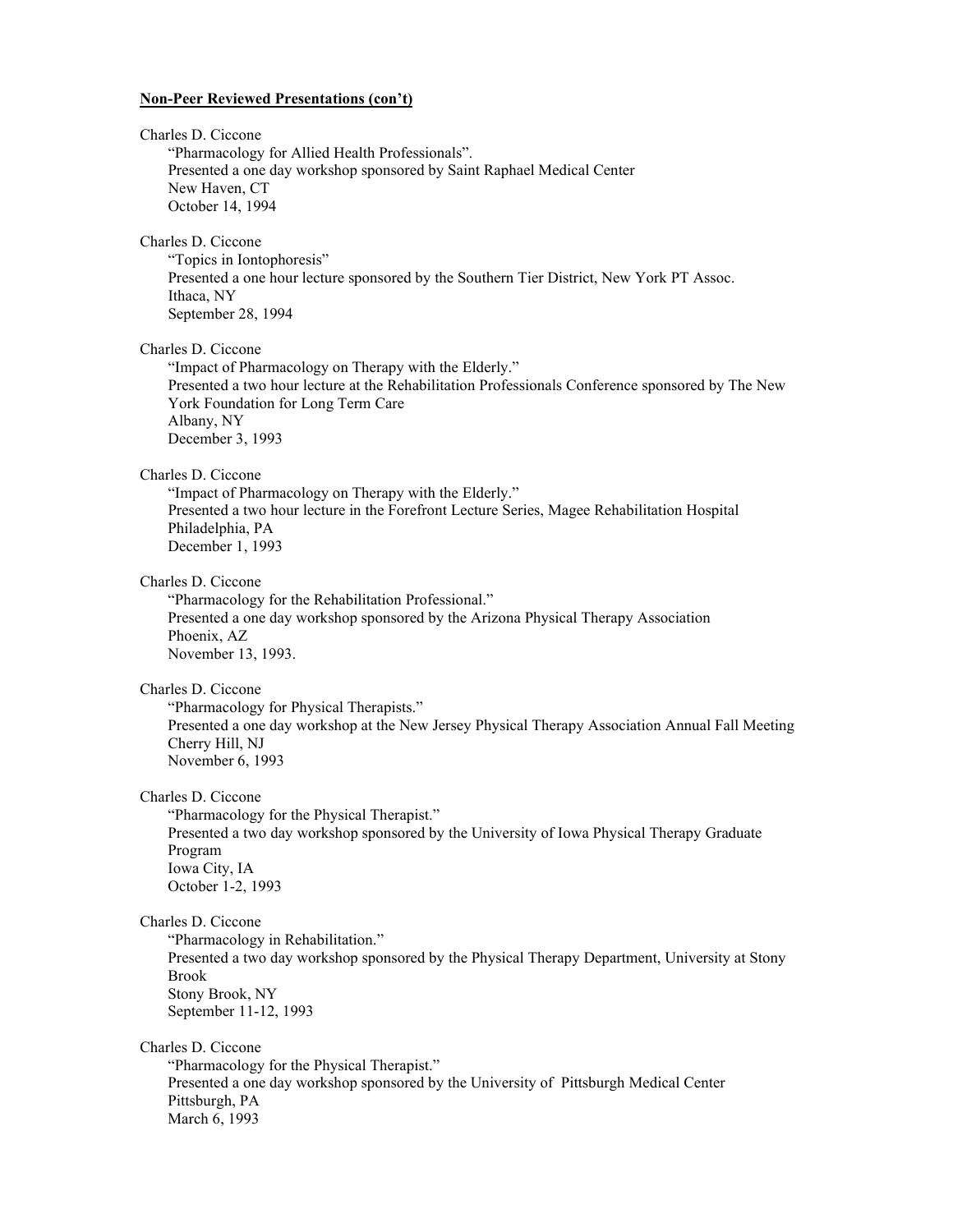| Charles D. Ciccone<br>"Pharmacology for the Physical Therapist."<br>Presented a three day workshop at the Pennsylvania Physical Therapy Association Annual Conference<br>Philadelphia, PA<br>October 30-November 1, 1992 |
|--------------------------------------------------------------------------------------------------------------------------------------------------------------------------------------------------------------------------|
| Charles D. Ciccone<br>"Pharmacology for the Physical Therapist."<br>Presented a two day workshop sponsored by RehabWorks Continuing Education Program<br>Clearwater, FL<br>October 3-4, 1992                             |
| Charles D. Ciccone<br>Pharmacology for the Physical Therapist."<br>Presented a one day workshop at the Washington State Physical Therapy Association Annual Fall<br>Meeting<br>Tacoma, WA<br>September 25, 1992          |
| Charles D. Ciccone<br>"Pharmacology for the Physical Therapist."<br>Presented a two day workshop at the New York Physical Therapy Association Annual Conference<br>Albany, NY<br>May 7-8, 1992                           |
| Charles D. Ciccone<br>"Pharmacology for the Physical Therapist."<br>Presented a two day workshop at the Pennsylvania Physical Therapy Assoc. Annual Spring Meeting<br>Harrisburg, PA<br>May 3-4, 1991                    |
| Charles D. Ciccone<br>"Pharmacology for Physical Therapists."<br>Presented a one day workshop sponsored by the Hudson Valley District, New York Physical Therapy<br>Association<br>White Plains, NY<br>April 13, 1991    |
| Charles D. Ciccone<br>"Pharmacologic Intervention in the Elderly."<br>Southern Tier District Meeting, NY Physical Therapy Assoc.<br>Binghamton, NY<br>May 16, 1989                                                       |
| Charles D. Ciccone<br>"Dealing With the Challenges of Large Classes."<br>Presented at the Third annual Teaching Workshop, Ithaca College<br>Ithaca, NY<br>October 4, 1986                                                |
| Charles D. Ciccone<br>"Selected Topics in Pharmacology: A Physical Therapist's Perspective."<br>Presented at Ithaca College Clinical Supervisor's Annual Workshop<br>Ithaca, NY,<br>May 19, 1986                         |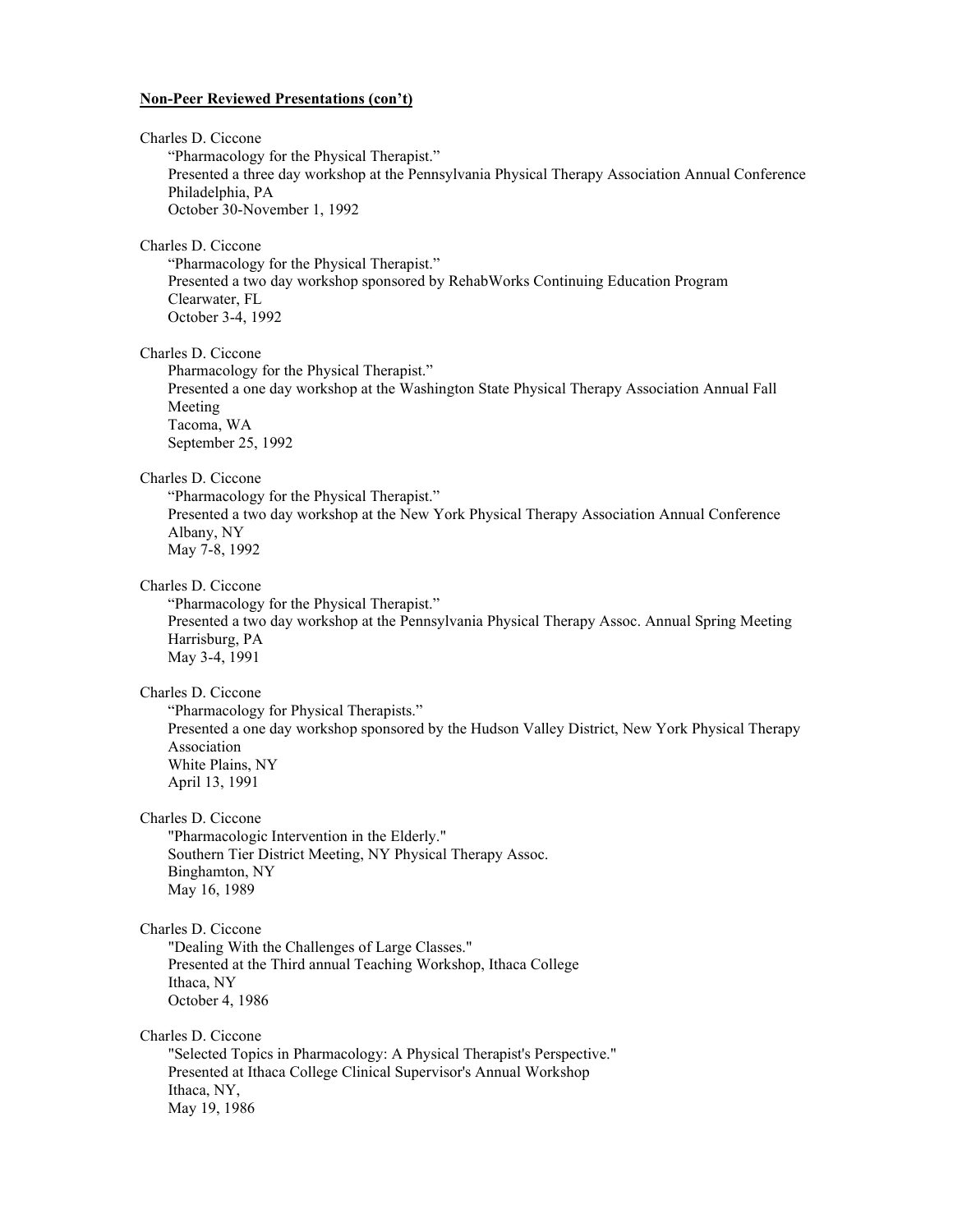# **Funded/In Review Grant Activity**

No current activity

# **Other Scholarly Products**

#### Charles D. Ciccone

*Pharmacology in Rehabilitation.* Twenty-one lectures available via on-line streaming, containing approximately 18 hours of recorded material that address the primary drug classes and the physiologic basis of their action. Drugs are grouped according to their general effects and the type of disorders they are routinely used to treat. Special emphasis is placed on drugs that are commonly used to treat people receiving physical therapy. These lectures likewise address how drug therapy interacts with physical therapy, and how drugs can exert beneficial effects as well as adverse side effects that impact on rehabilitation. These lectures are marketed by RehabEssentials (www.**[rehabessentials](http://www.rehabessentials.com/)**.com).

## **Research Activity**

Currently conducting survey research to determine the attitudes of physical therapist students and clinicians toward expanding physical therapist practice to include the ability to prescribe certain medications.

#### **Continuing Education Workshops Organized**

None

# **Membership in Scientific/Professional Honorary Societies**

Member American Physical Therapy Association 1976 - present

Member American College of Sports Medicine 1978 - 2014

Member Editorial Advisory Group *PT Magazine* 1993 - present

Editorial Board Member and Editor—Continuing Education, *Physical Therapy*  Journal of the American Physical Therapy Association 1990 - 2010

Member Agency for Health Care Policy and Research (AHCPR) Panel to Update Acute Pain Management Guidelines 1993 - 1994

Member APTA Task Force on Content of Post baccalaureate Entry-Level Curriculum 1990 - 1993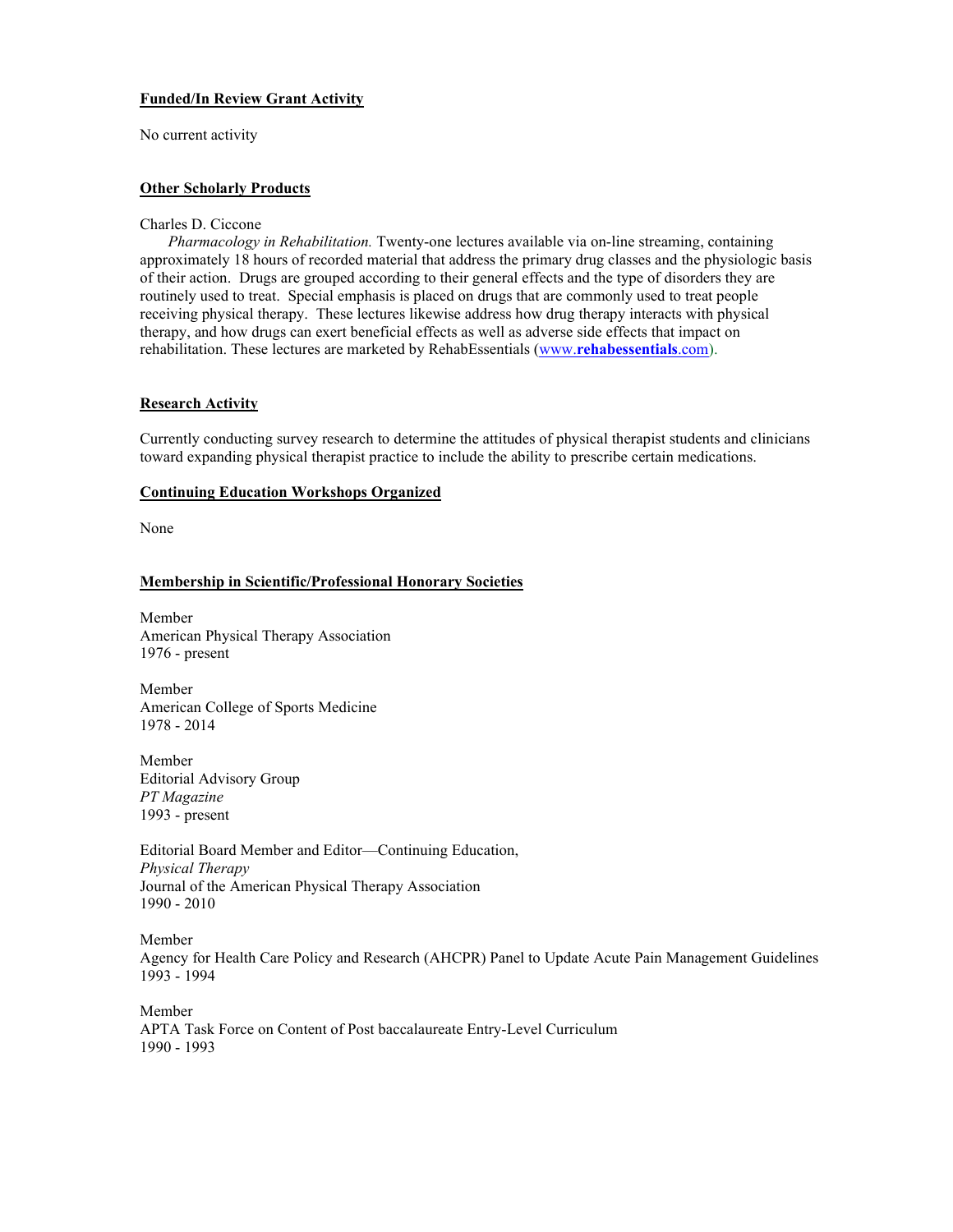# **Membership in Scientific/Professional Honorary Societies (con't)**

Member Nominating Committee Southern Tier District NY Chapter, APTA 1989 - 2000

Treasurer Southern Tier District NY Chapter, APTA 1986 - 1988

# **Consultative and Advisory Positions Held**

Member: Choosing Wisely Initiative, Expert Staff Workgroup for recommendation 3: *Do not recommend bedrest following a diagnosis of deep vein thrombosis after the initiation of anticoagulant therapy, unless significant medical concerns are present.*

## **Community Service**

| $2008 - present$ | Member, Board of Directors, Loaves and Fishes, Ithaca, NY                                                  |
|------------------|------------------------------------------------------------------------------------------------------------|
| $2007 - 2010$    | Member, Vestry of St. Johns Episcopal Church, Ithaca, NY                                                   |
| $2001$ – present | Volunteer, Boy Scout Troop 55, Ellis Hollow, NY                                                            |
| $1988$ - present | Volunteer, Brooktondale Community Center                                                                   |
| 2000-2004        | Coach, Ithaca Youth Bureau Lacrosse Program                                                                |
| 1999, 2000       | Co-director, Caroline After School Ski Program                                                             |
| 1998, 1999       | Assistant Coach, Ithaca Youth Football                                                                     |
| 1996, 1997       | Coach, Caroline Youth Soccer League                                                                        |
| 1995, 1996       | Assistant Coach, Ithaca Kiwanis Baseball Program                                                           |
| 1993             | Co-director, After-school Basketball Program,<br>Caroline Elementary School                                |
| $1993 - 1994$    | Supervisor, Caroline Youth Commission Basketball Program                                                   |
| 1985, 86, 87, 88 | Division Chairperson, United Way Annual Fund Drive,<br>School of Allied Health Professions, Ithaca College |
| 1985 - 1988      | Member, Board of Directors, Brooktondale Community<br>Center, Brooktondale, NY                             |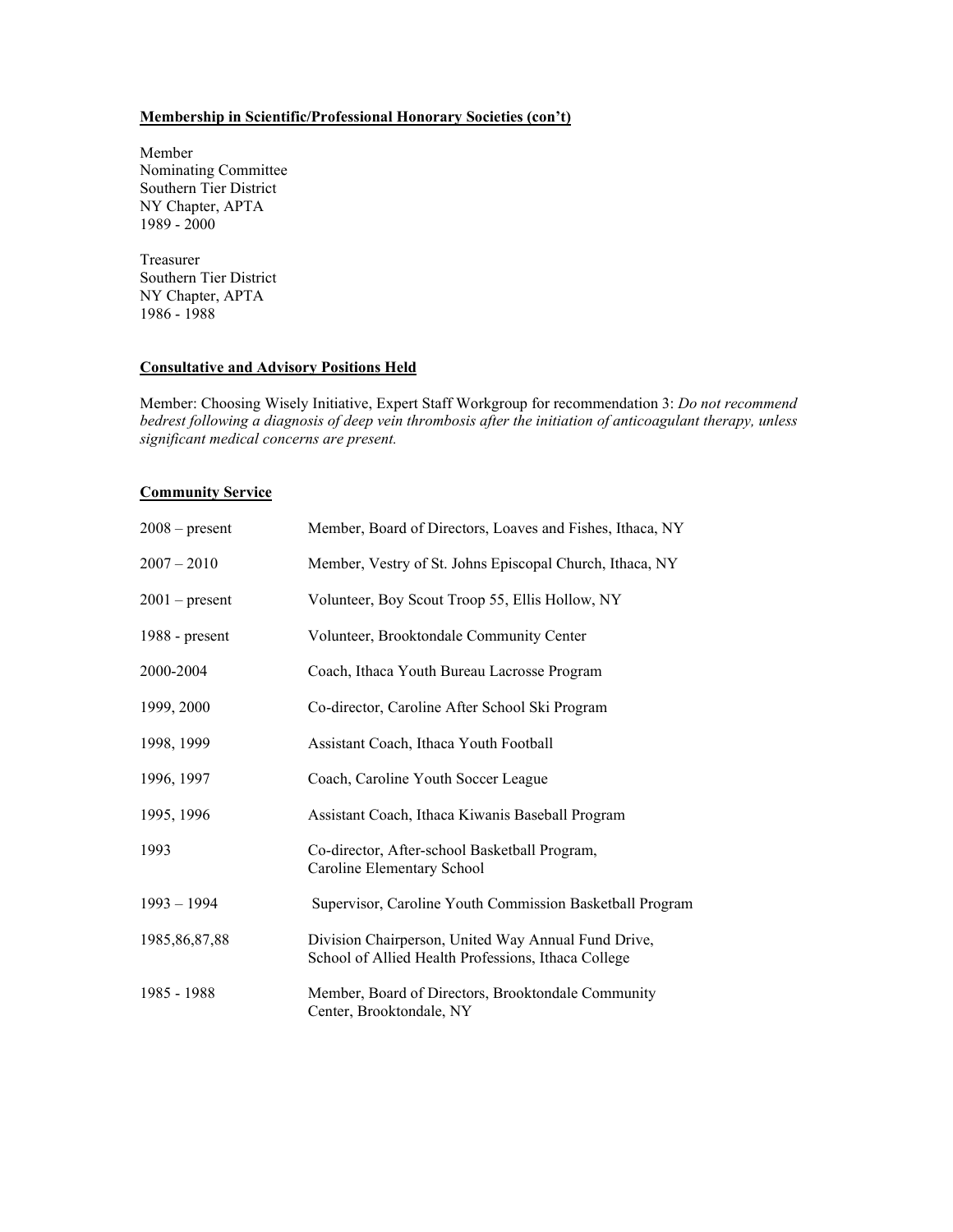| 2015         | Chair, Department Personnel Action Review Committee                                                        |
|--------------|------------------------------------------------------------------------------------------------------------|
| 2012-2015    | Member, All-College Faculty Grievance Committee                                                            |
| 2011-2014    | Member, Curriculum Committee, Physical Therapy Department, Ithaca College                                  |
| 2006-present | <b>Faculty Justice</b>                                                                                     |
| 2006-2009    | Member, Faculty/Staff Campaign Committee                                                                   |
| 1992 - 2005  | Member, IDF/Lodestar Grant Review Committee                                                                |
| 1997-2002    | Chair, Physical Therapy Faculty Workload Committee                                                         |
| 1996 - 1999  | Member, All-College Faculty Grievance Committee                                                            |
| 1993 - 1994  | Chair, Search Committee for position of Chair, Physical<br>Therapy Department                              |
| 1984 - 1994  | Clinical Education Site Visits of Physical Therapy Students                                                |
| 1984 - 1993  | Member, All College Premedical Sciences Advisory Board                                                     |
| 1991 - 1992  | Member, Search Committee for Physical Therapy Faculty,<br>Ithaca Campus                                    |
| 1989 - 1990  | Chair, Screening Committee for Dean, School of Health<br>Sciences and Human Performance                    |
| 1988 - 1989  | Chair, Dana Fellow Review Committee for SAHP<br>Candidate                                                  |
| 1987 - 1989  | Grant Reviewer, Ithaca College Summer Research Awards                                                      |
| 1984 - 1989  | Faculty Advisor, Freshman Summer Orientation                                                               |
| 1984 - 1989  | Faculty Advisor, Student Physical Therapy Association                                                      |
| 1986 - 1988  | Member, Ithaca College Faculty Council                                                                     |
| 1988         | Participant, Allied Health Alumni Day                                                                      |
| 1984 - 1987  | Member, Faculty Search Committees for Physical Therapy<br>Faculty, Ithaca Campus                           |
| 1985 - 1986  | Search Committee, Director of Physical Therapy,<br><b>Bronx Campus</b>                                     |
| 1986         | Member, Ithaca College Task Force on Conditions of<br>Employment, Middle States Reaccredidation Self Study |
| 1983 - 1986  | Coordinator, Student Physical Therapy Program for<br>Parent's Weekend                                      |

# **Services to the University/College/School on Committees/Councils/Commissions**